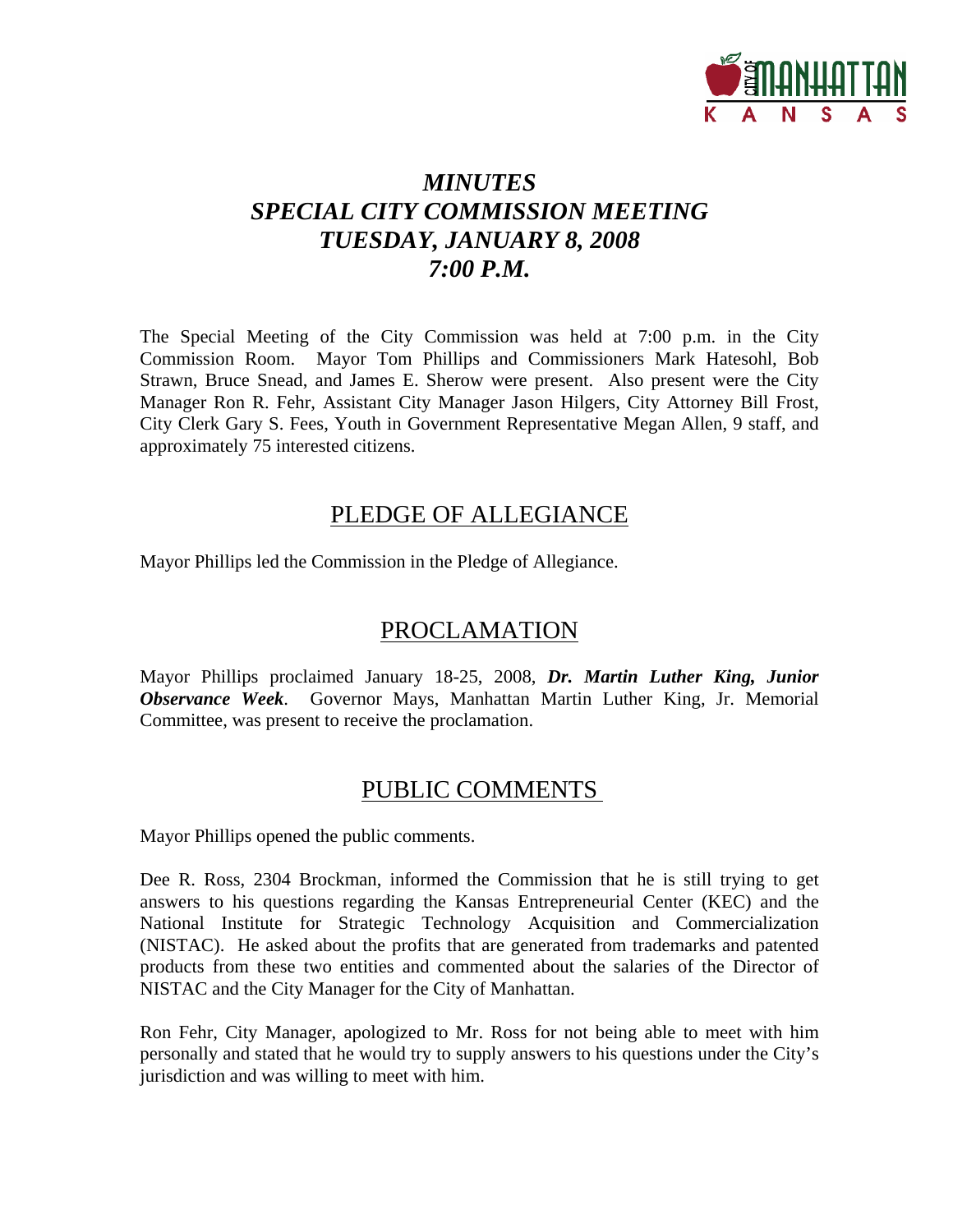## PUBLIC COMMENTS *(CONTINUED)*

Hearing no other comments, Mayor Phillips closed the public comments.

## COMMISSIONER COMMENTS

Mayor Phillips welcomed Megan Allen, Youth in Government representative.

Ron Fehr, City Manager, informed the community that the city-wide tree limb pickup would begin on Monday, January 14, 2008. He then requested that if any volunteer organizations are interested in assisting citizens with the effort to please call City Hall, and encouraged neighbors to assist their fellow neighbors that need assistance.

## CONSENT AGENDA

(\* denotes those items discussed)

### **MINUTES**

The Commission approved the minutes of the Regular City Commission Meeting held Tuesday, December 18, 2007, and the Special City Commission Meeting held on Thursday, December 20, 2007.

### **CLAIMS REGISTER NO. 2566**

The Commission approved Claims Register No. 2566 authorizing and approving the payment of claims from December 12, 2007, to December 26, 2007, in the amount of \$3,521,652.91.

### **LICENSES - RENEWALS**

The Commission approved a Tree Maintenance license for calendar year 2008 for Brinker Tree Care, Inc., 2907 Jacque Circle; Carnahan Creek Tree Service, Inc., 12415 Carnahan Road, Olsburg, Kansas; and Kanscapes, 8455 Rivervalley Drive.

### **\* FINAL PLAT – MEAWDOWLARK HILLS RETIREMENT COMMUNITY, UNIT FOUR**

The Commission accepted the easements and rights-of-way, as shown on the Final Plat of Meadowlark Hills Retirement Community, Unit Four, a Residential Planned Unit Development, generally located north of Kimball Avenue and west of Tuttle Creek Boulevard, based on conformance with the Manhattan Urban Area Subdivision Regulations.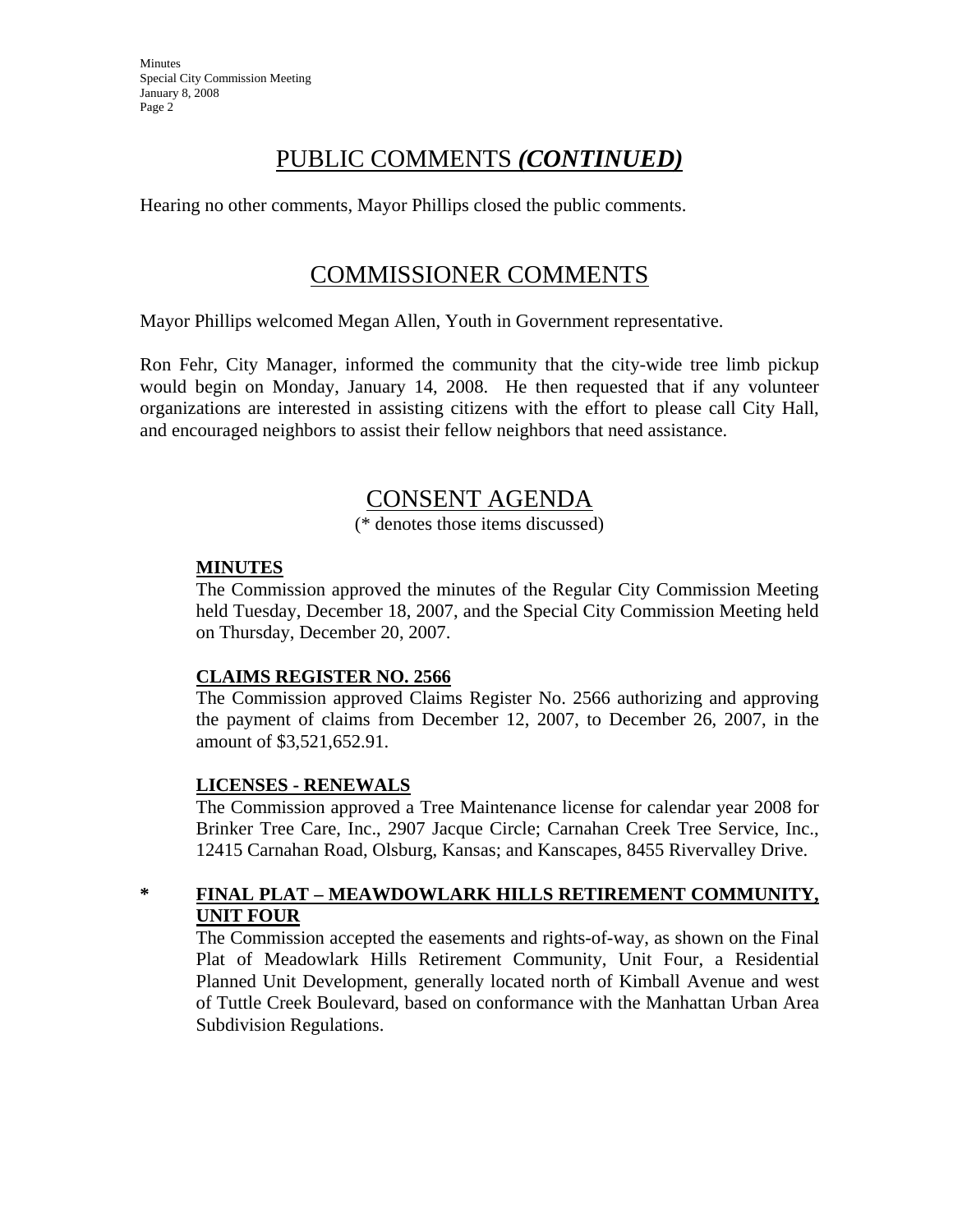# CONSENT AGENDA (*CONTINUED*)

### **CHANGE ORDER NO. 1-FINAL – LEE MILL HEIGHTS ADDITION, UNIT THREE – STREET IMPROVEMENTS (ST0626)**

The Commission approved Change Order No. 1 – Final, for Lee Mill Heights Addition, Unit Three, Street Improvements (ST0626) resulting in a net increase in the amount of \$15,406.00 (+5.51%) to the contract with Middlecreek Corporation, of Peabody, Kansas.

## **CHANGE ORDER NO. 1-FINAL – CEDAR GLEN ADDITION – STORMWATER DRAINAGE IMPROVEMENTS (SM0602)**

The Commission approved Change Order No. 1 – Final, for Cedar Glen Addition, Stormwater Drainage Improvements (SM0602), resulting in a net increase in the amount of \$50,574.50 (+6.40%) to the contract with Middlecreek Corporation, of Peabody, Kansas.

### **AWARD CONTRACT – HOUSING REHABILITATION PROJECTS**

The Commission accepted the bids for 1007 Yuma Street, 1527 Fair Lane, and 2417 Buttonwood Drive; awarded the bids to the lowest responsible bidders; authorized the Mayor and City Clerk to enter into agreements with the contractors and property owners for expenditure of Housing Rehabilitation Funds; and authorized City Administration to approve any necessary change orders.

### **EMPLOYMENT AGREEMENT – CITY MANAGER**

The Commission authorized the Mayor and City Clerk to execute the modified Employment Agreement between the City of Manhattan and City Manager Ronald R. Fehr.

### **BOARD APPOINTMENTS**

The Commission approved appointments by Mayor Phillips to various boards and committees of the City.

### *Aggieville Business Improvement District*

Re-appointment of Kale Becker, 2508 Meade Circle, to a three-year term. Mr. Becker's term begins immediately, and will expire on December 31, 2010.

### *Board of Zoning Appeals*

Re-appointment of Harry Hardy, 3117 Lundin Dr. Apt 5, to a three-year term. Mr. Hardy's term begins immediately, and will expire on December 31, 2010.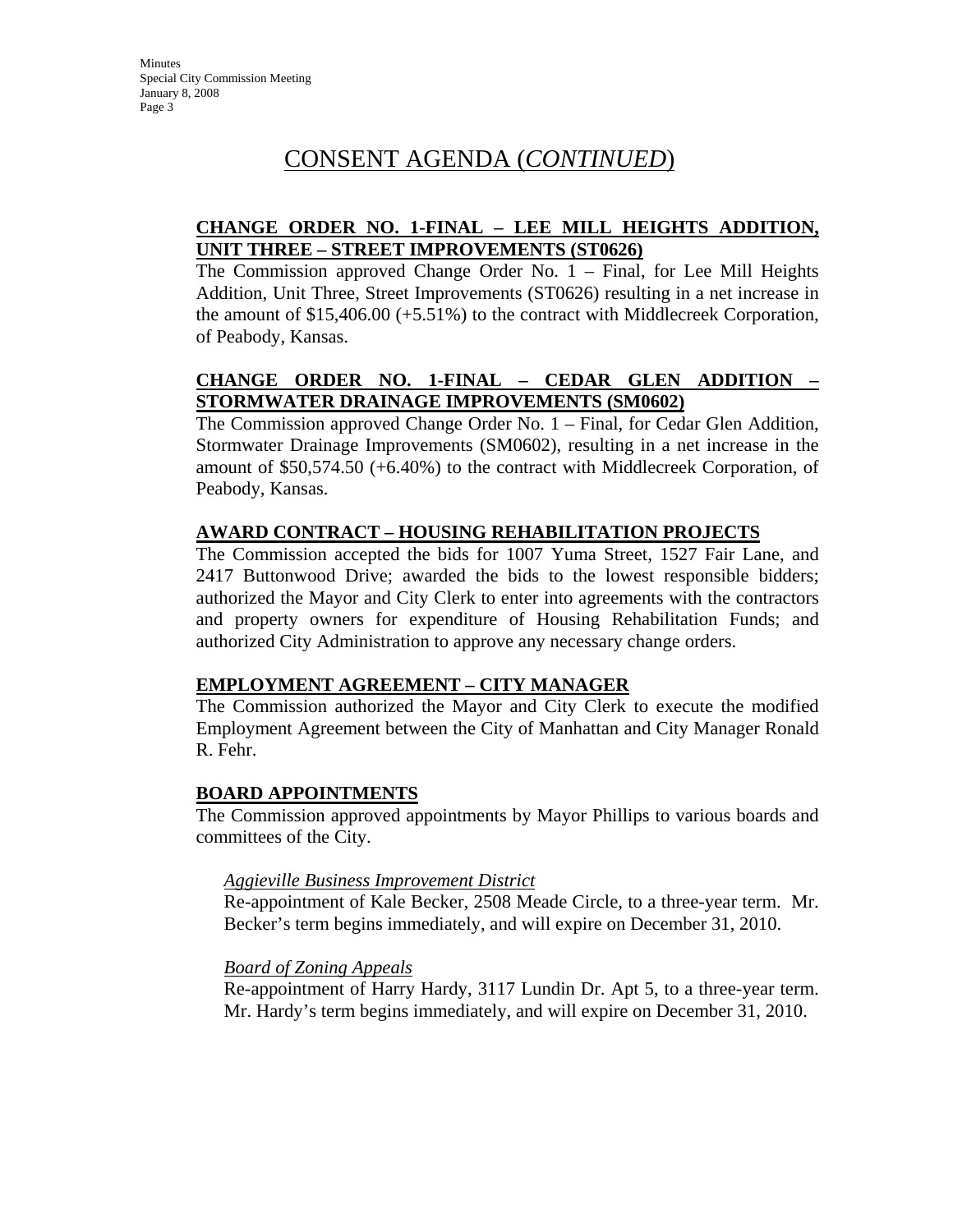## CONSENT AGENDA (*CONTINUED*)

### **BOARD APPOINTMENTS** *(CONTINUED)*

### *City/University Special Projects Fund Committee*

Appointment of Daryn Soldan, to a one-year (Student) term. Mr. Soldan's term begins January 9, 2008, and will expire on June 30, 2008.

Re-appointment of Roger C. Adams, 1609 Humboldt St., to a one-year (Faculty) term. Mr. Adams's term begins January 9, 2008, and will expire on June 30, 2008.

Re-appointment of Eileen Meyer, 2429 Buena Vista Drive, to a two-year (Citizen) term. Ms. Meyer's term begins immediately, and will expire on June 30, 2009.

### *Downtown Business Improvement District Advisory Board*

Re-appointment of Jim Wright, 2902 Lakewood Drive, to a two-year term. Mr. Wright's term begins immediately, and will expire on December 31, 2009.

### *Partner City Advisory Committee*

Appointment of Mary C. Kramer, 1222 Windsong Lane, to a three-year term. Ms. Kramer's term will begin immediately, and will expire on August 31, 2010.

Commissioner Strawn stated that he has a family member that works at Meadowlark and would not be participating on Item D: FINAL PLAT – MEWDOWLARK HILLS RETIREMENT COMMUNITY, UNIT FOUR.

After discussion, Commissioner Snead moved to approve the consent agenda, as presented. Commissioner Sherow seconded the motion. On a roll call vote, motion carried 5-0, with the exception of Item D: FINAL PLAT – MEWDOWLARK HILLS RETIREMENT COMMUNITY, UNIT FOUR, which carried 4-0 with Commissioner Strawn not participating on the item.

## GENERAL AGENDA

### **FIRST READING - AMEND - MANHATTAN MARKETPLACE, UNIT TWO**

Mayor Phillips outlined the meeting procedure and time allotted for tonight's presentations and comments.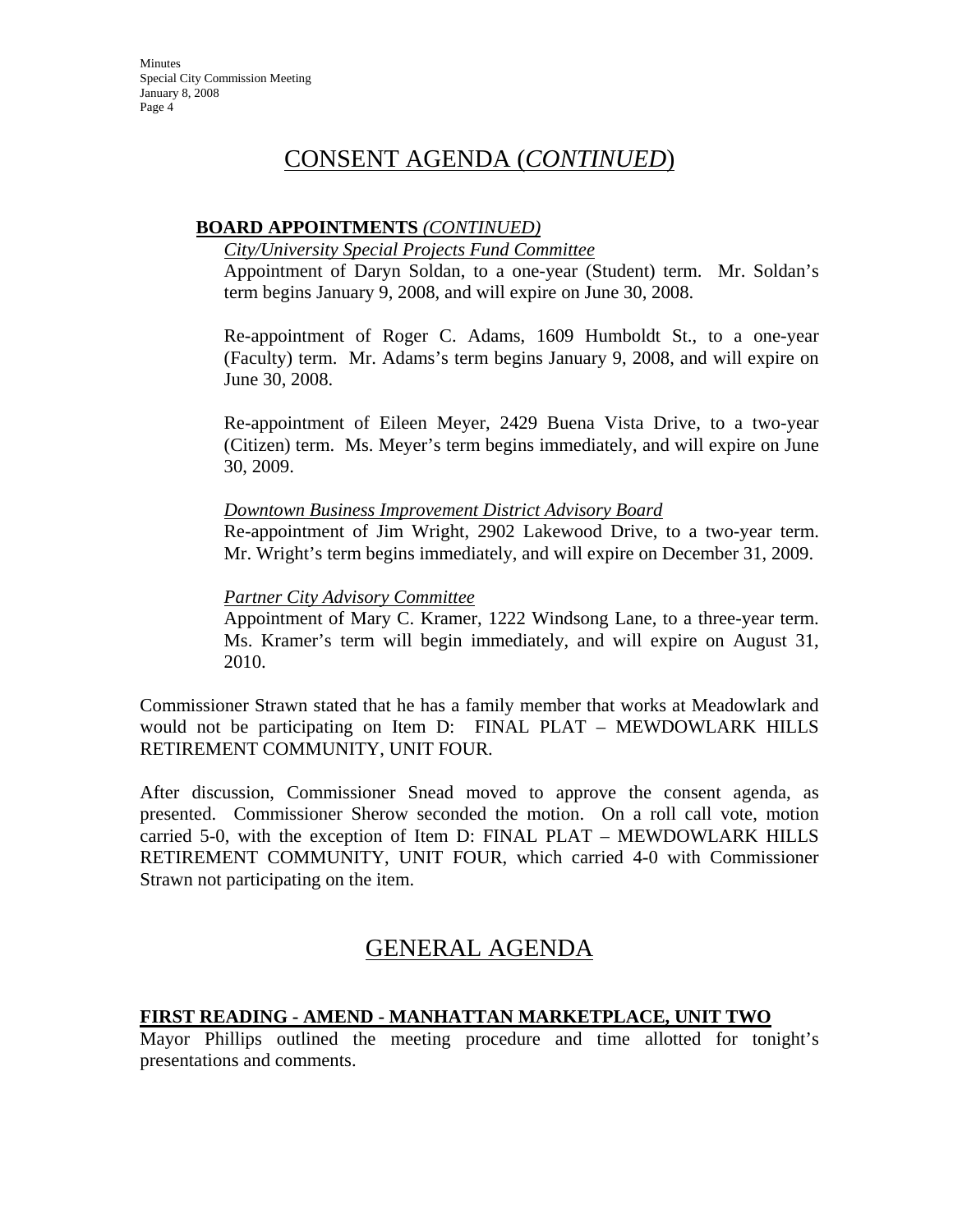### **FIRST READING - AMEND - MANHATTAN MARKETPLACE, UNIT TWO** *(CONTINUED)*

Eric Cattell, Assistant Director for Planning, presented the item and answered questions from the Commission.

Jason Hilgers, Assistant City Manager/Redevelopment Coordinator, presented an overview of the Downtown Redevelopment project, risks to the City of Manhattan and impacts to the community. He then answered questions from the Commission regarding the Tax Increment Finance (TIF) B Bond, Final Development Agreement, projected income streams, North End and South End alternatives, and funding mechanisms.

Ron Fehr, City Manager, provided additional information on expected lease percentages and revenue streams to pay off the bonds. He then answered questions from the Commission on the initial establishment of the redevelopment district and financing.

Bill Frost, City Attorney, provided additional clarification on the bonds.

Jason Hilgers, Assistant City Manager/Redevelopment Coordinator, responded to questions regarding the financial implications and time considerations associated with the Manhattan Marketplace Planned Unit Development (PUD) amendment.

Bernie Hayen, Director of Finance, responded to questions from the Commission regarding the financial impacts and stated that without a viable revenue stream to back the bonds, the City's rating would be lowered. He then answered additional questions relating to financing the project.

Ron Fehr, City Manager, and Jason Hilgers, Assistant City Manager/Redevelopment Coordinator, informed the Commission that a variety of revenue sources, in addition to property taxes, would be necessary to make up for any shortfalls of revenue. They then answered questions from the Commission regarding incremental tax percentages, property tax forecast modeling, financing options for the conference center, TIF and Transportation Development District (TDD) items, and potential revenue streams that could be used to pay for short term financing for the South End project.

Bob Welstead, President, Dial Realty, discussed the conditions of approval as reviewed by the Manhattan Urban Area Planning Board on Monday, January 7, 2008, and asked for direction from the Commission. He provided additional information on the proposed housing and stated they are committed to building the housing and are obligated to pay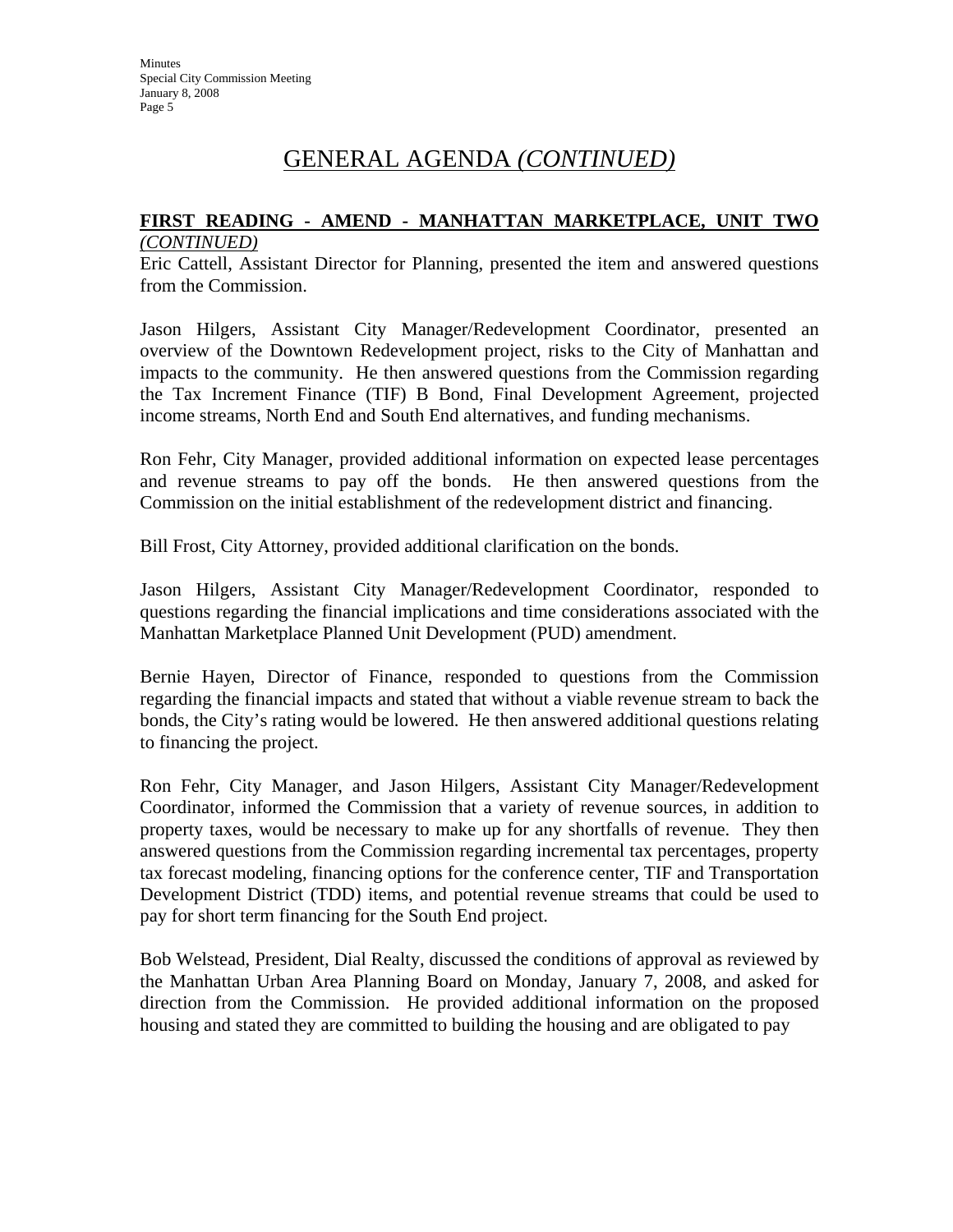### **FIRST READING - AMEND - MANHATTAN MARKETPLACE, UNIT TWO** *(CONTINUED)*

real estate taxes on the residential lots, whether they are built or not. He informed the Commission that communication continues with Warren Theatres in Wichita and responded to questions from the Commission regarding the condition of approval for the percentage of EIFS material on the Hy-Vee building.

Pete Hosch, Assistant Vice President-Real Estate, Hy-Vee Grocery Stores, provided additional information about the percentage of EIFS material as a condition and said that structural issues have been created with the addition of windows to the facility.

Bill Frost, City Attorney, responded to questions from the Commission regarding terminating the contract with Dial Realty and the time constraints associated with the South End project. He then provided clarification on items associated with the item.

Ron Fehr, City Manager; Jason Hilgers, Assistant City Manager/Redevelopment Coordinator; and Bill Frost, City Attorney, responded to questions from the Commission regarding associated project risks and potential revenue sources available for the South End project.

Dee R. Ross, 2404 Brockman Street, voiced concern that the initial negotiations with Dial required them to have 70 percent lease obligations by July 1, 2007, and were allowed an extension. He insisted that Dial needs to live up to its promises and stated that someone needs to stand up and say the tax buck stops here.

Dixie West, 1014 Houston Street, voiced concern for the funding and future costs associated with the proposed Discovery Center. She said if this passes tonight, then she did not want to hear from City Staff or the Commission how much this will cost the City of Manhattan to operate and sustain.

Karen Mayse, 3340 Newbury Street, President, League of Women Voters of Riley County, informed the Commission of the Leagues position that government decisions should be based on citizen input and best practices when changing a zoning district. She provided information on broad-based petition efforts and voiced concern that the developer has greater influence with the Commission than the citizens of Manhattan. She asked the Commission to listen to its citizens and to deny the amended PUD.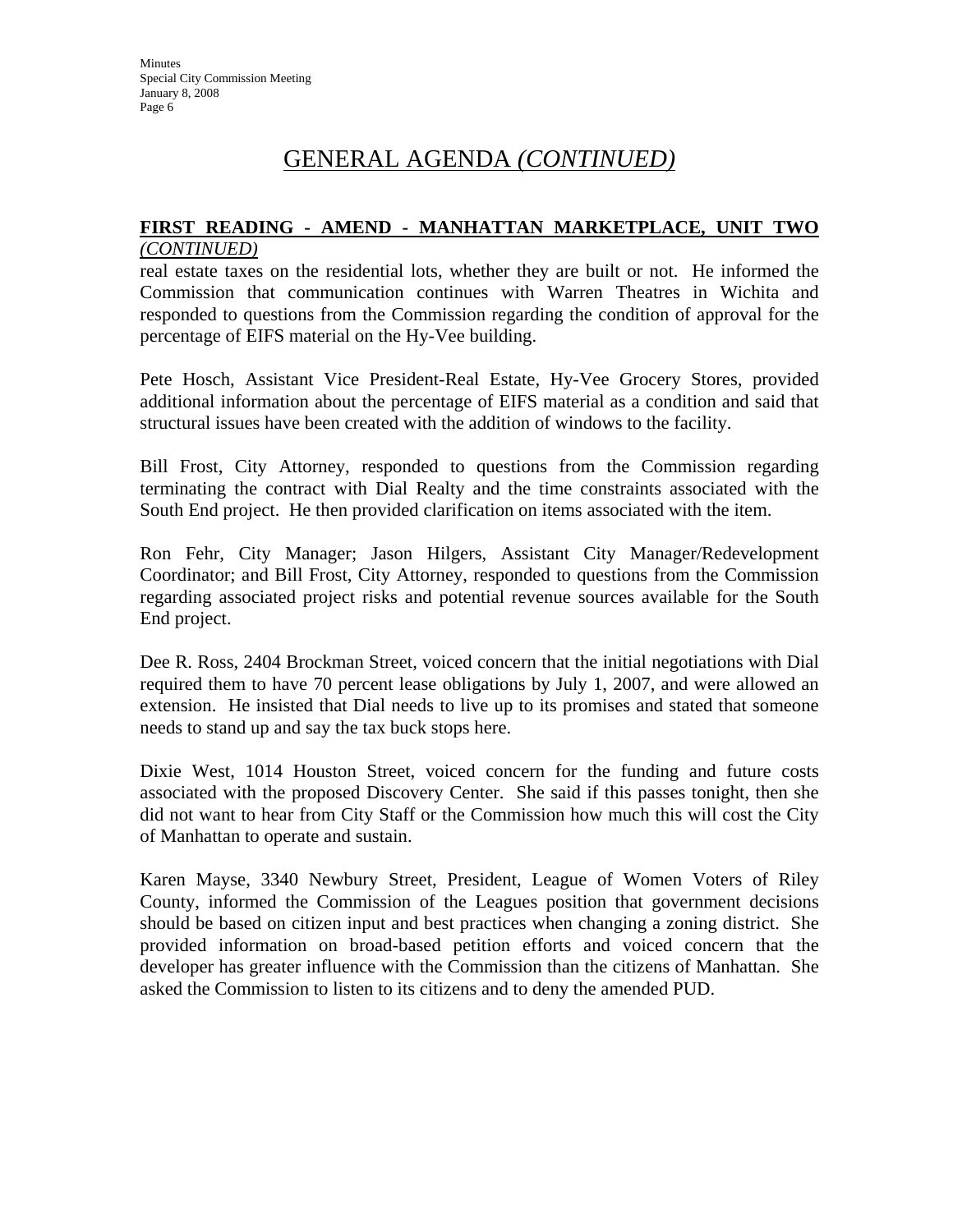## GENERAL AGENDA *(CONTINUED)*

### **FIRST READING - AMEND - MANHATTAN MARKETPLACE, UNIT TWO** *(CONTINUED)*

Scott Quaintance, owner of Quaintance-Garcia Apartments in the North End redevelopment area, announced a petition that would be provided to Pete Hosch, Assistant Vice President-Real Estate, Hy-Vee Grocery Stores, and stated that he was not opposed to Hy-Vee coming to Manhattan, but was opposed to their store being an anchor in the redevelopment.

Linda Glasgow, 2236 Snowbird Drive, President, Manhattan/Riley County Preservation Alliance, asked the Commission to consider that the proposal from Dial does not improve the current PUD; that the proposal compromises the Strasser House and residents; that the core district will not be implemented into the project; and stated that the presumed loss of STAR bonds from the State is not reason enough to pass the North End project. She urged the Commission to table this proposed amendment and to come up with better funding mechanism to take us where we want to go.

Don Rose, 2011 Sunnymead Road, stated that he was against increasing the size of the building in the proposed amended PUD and asked that the City and County use the excess funds to pay off existing bonds and be out of debt.

Katherine Cardella, 323 South  $14<sup>th</sup>$  Street, voiced concern in the use of eminent domain to make money for corporations and asked, if approved, what will the implications be in the future for the residents of the City of Manhattan.

Ed Olson, 3639 Everett Road, stated that he was opposed to the proposed changes and asked that the Commission further negotiate with Dial and to consider the detrimental impacts that have been identified.

Ruth Schrum, 720 Midland Avenue, affected property owner, asked if off-street parking would be established for the housing and for those property owners on the west side of Fourth Street. She asked if Dial continues to own the land with the properties on the North End district. She then answered questions from the Commission.

Clarence Swallow, 3800 McDowell Creek Road, asked the Commission to make the right decision which is usually the cheapest in the long run.

Hillary Esry, 407 Ehlers Road, informed the Commission that the use of eminent domain has been used to help another corporation and asked if local businesses have been approached to be part of the redevelopment.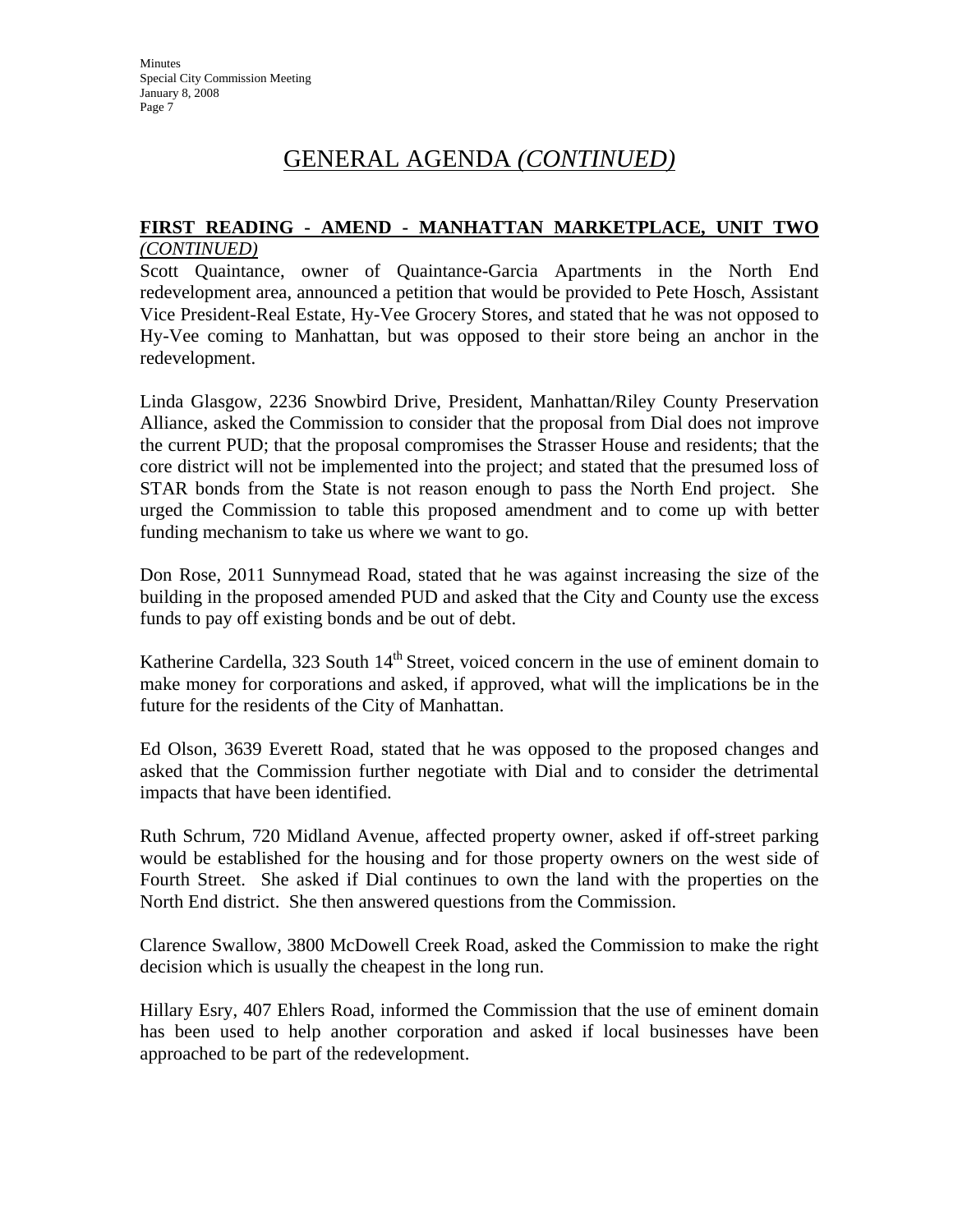### **FIRST READING - AMEND - MANHATTAN MARKETPLACE, UNIT TWO** *(CONTINUED)*

Roger Seymour, 517 North 4th Street property owner, stated that he has lost parking spaces and that the project has diminished the value of his property.

Mike Bonella, 331 North 14<sup>th</sup> Street, provided the Commission an online petition and stated the community is overwhelming against this proposed amendment. He asked the Commission to make the right decision instead of doing the easy one and to not bring in a new business to an already saturated market.

Christopher Renner, 508 Valley Drive, presented an article from Newton, Iowa, about Hy-Vee and stated they can do business in a 60,000 square foot store. He informed the Commission that he was concerned with cannibalization of local businesses and said that Dial has failed us.

Steven Mall, 325 Fordham Road, informed the Commission that eminent domain is not right and stated that Manhattan has condemned property for cheaper grapes.

G. L. Hersch, 1346 Laramie Street, showed petitions to the Commission received from citizens against the proposal and stated that the City of Ogden could use a Hy-Vee store.

Lisa Rockley, Executive Director, Downtown Manhattan Inc. (DMI), stated that DMI has been involved in this redevelopment since the early stages and strongly encouraged the Commission to deny the amendment to the PUD.

Debbie Nuss, 1419 Humboldt Street, informed the Commission that the public feels they have been betrayed and questions have not been answered to their satisfaction. She stated the public believes that the Commission is not listening and asked what recourse the public would have to overturn the Commissions decision tonight, if the amendment is proposed.

Gwyn Riffel, 1117 Hylton Heights Road, stated that Dial has lost sight of the vision for the downtown project. He referred to different sections in the STAR bond application and stated that the application and actions proposed tonight are in conflict. He asked the Commission to make the right decision, allow adequate time to do this project right, and urged the Commission to deny the application.

Elaine Mohr, 800 South Juliette Avenue, asked the Commission to find a suitable tenant and make this a project that we can all be proud of with a common vision to unite us all. She requested that the PUD amendment be denied.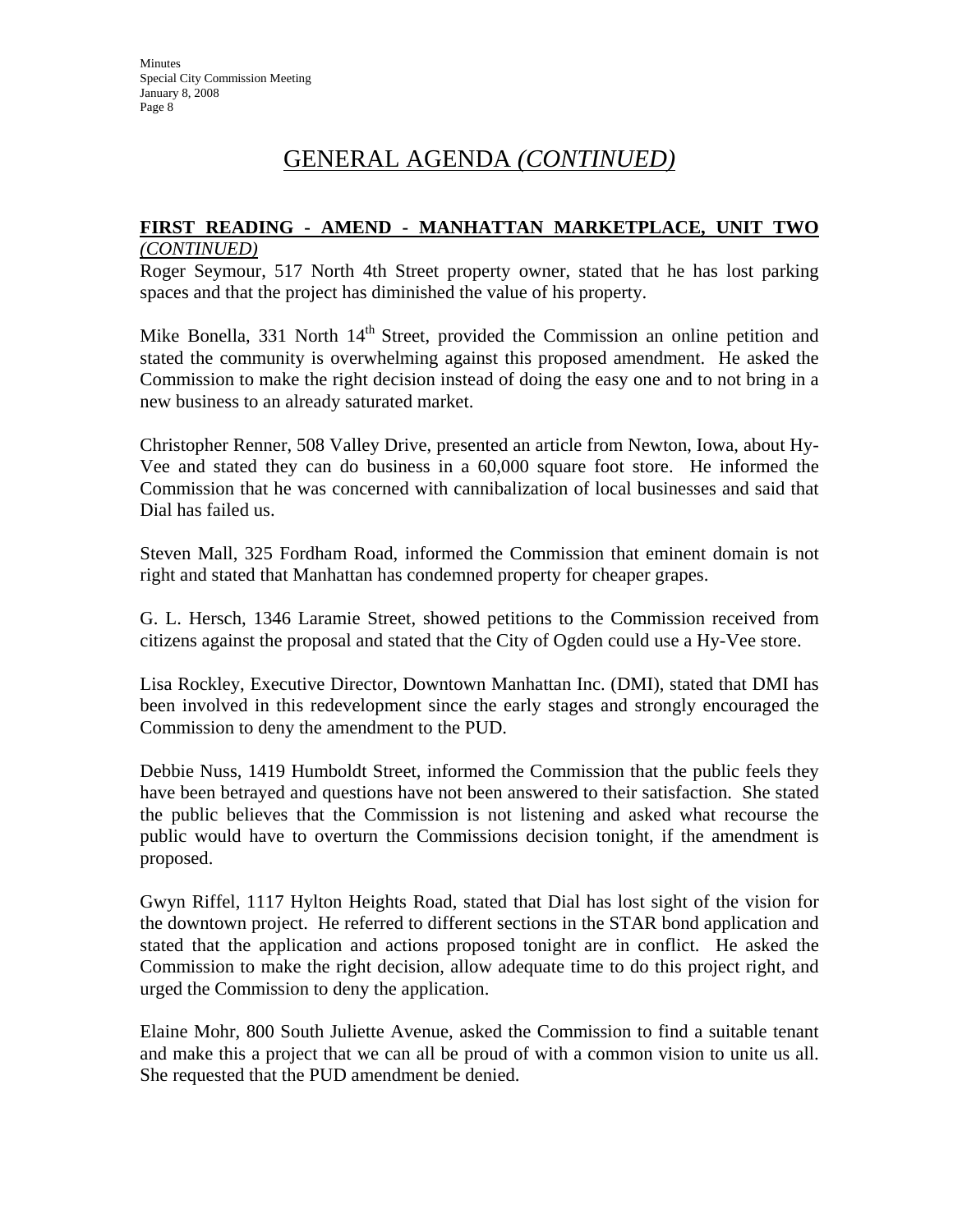### **FIRST READING - AMEND - MANHATTAN MARKETPLACE, UNIT TWO** *(CONTINUED)*

Marolyn Caldwell, 325 Fordham Road, asked if the Commission or a subsequent Commission could accept another tenant other than Hy-Vee.

Marge Davidson, fifth generation Manhattanite, stated that a grocery store is not a destination and asked to respect Ray's Apple Market and listen to the citizens that pay your salary.

Dave Colburn, 1906 Bluestem Terrace, informed the Commission that he understood the dilemma to solidify economics; however, he stated that you are alienating a huge portion of citizens and stated that a grocery store is not the only alternative if you have the courage to say no to this proposal. He then answered questions from the Commission regarding selling out our downtown.

Jeff Head, 3115 Heritage Ridge Court, said Hy-Vee's business model is at odds with the Manhattan Marketplace PUD. He voiced concerns for truck pollution and said the public has spoken against this amendment.

Linda Morse, 2118 Spain Drive, voiced concern in the delay for residential construction that was planned for this project and was opposed to the use of eminent domain in the future for uses other than streets and utility easements.

Gene Klinger, 1516 Wyndom Heights, informed the Commission that it will be 25 years this week that the Manhattan Town Center development started. He provided background information on the Town Center and asked the Commission to do the same thing with Dial Realty and deny the amendment request. He stated that he has never seen so much unity in the community.

Jean Hill, 1818 Cedar Crest, stated that the issue is a lack of trust from community members and voiced concern that the housing units are not secure. She stated that the dreams, aspiration, and plans for this redevelopment are getting rolled over like Fourth Street.

Nancy Stover, 351 North  $15<sup>th</sup>$  Street, asked that the Commission allow the appropriate time for them to consider what has been said tonight and asked that the redevelopment offer what was originally envisioned.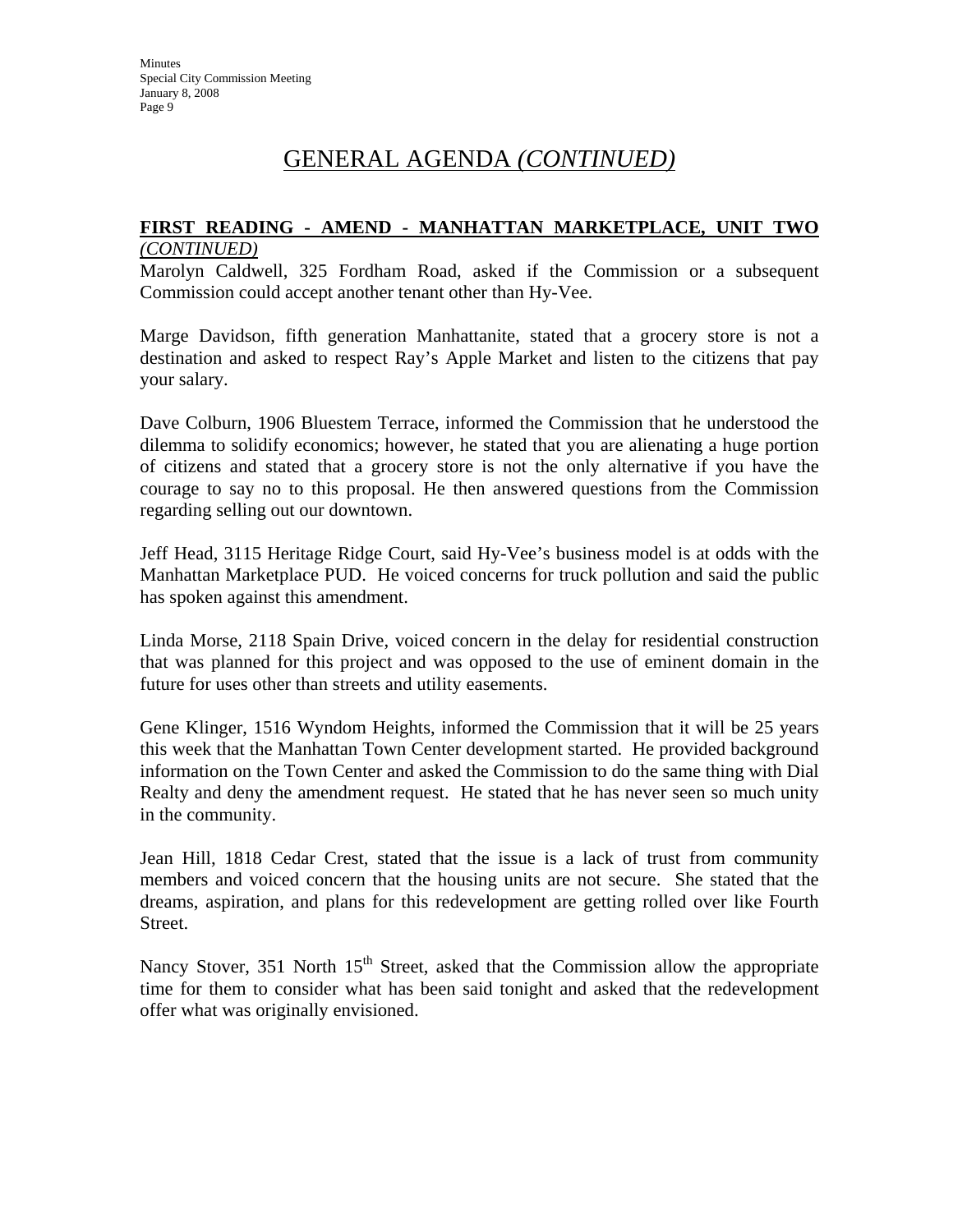### **FIRST READING - AMEND - MANHATTAN MARKETPLACE, UNIT TWO** *(CONTINUED)*

Enell Foerster, 920 Ratone Street, informed the Commission that she and her husband have been community fighters for over 50 years and feel that the community is really mad and concerned by this item. She asked the Commission to carefully consider what they are doing tonight.

At 10:15 p.m., the Commission took a brief recess.

Paul Nickel, 610 Scenic Drive, stated that he was impressed with insight and thoughtful comments made and encouraged the Commission to vote no on the item tonight.

Glenda Phillips, 2201 Hillview Drive, stated that her husband was also Tom and read an article from Lincoln, Nebraska, regarding Dial Realty and Wal-Mart and, emphasized the importance to have a fall-back plan when working with developers.

Eric Cattell, Assistant Director for Planning, responded to questions regarding zoning regulations and residential off street parking.

Rick Kiolbasa, Dial Realty, responded to questions regarding potential tenants that have been contacted and informed the Commission that Dial would be selling the land to Hy-Vee. He then responded to questions from the Commission regarding local businesses that have been contacted.

Ron Fehr, City Manager, responded to questions regarding the timing of the City Commission meetings and action steps for the downtown corridor.

Pete Hosch, Assistant Vice President-Real Estate, Hy-Vee Grocery Stores, responded to questions regarding the Newton, Iowa, store and business decisions that the Hy-Vee make to be successful. He then responded to questions from the Commission regarding display sales and stated that Hy-Vee would not proceed forward if the PUD amendment was not approved.

Ron Fehr, City Manager, responded to questions regarding legal advice provided to citizens and timeline of the item.

Bill Frost, City Attorney, responded to questions regarding zoning matters.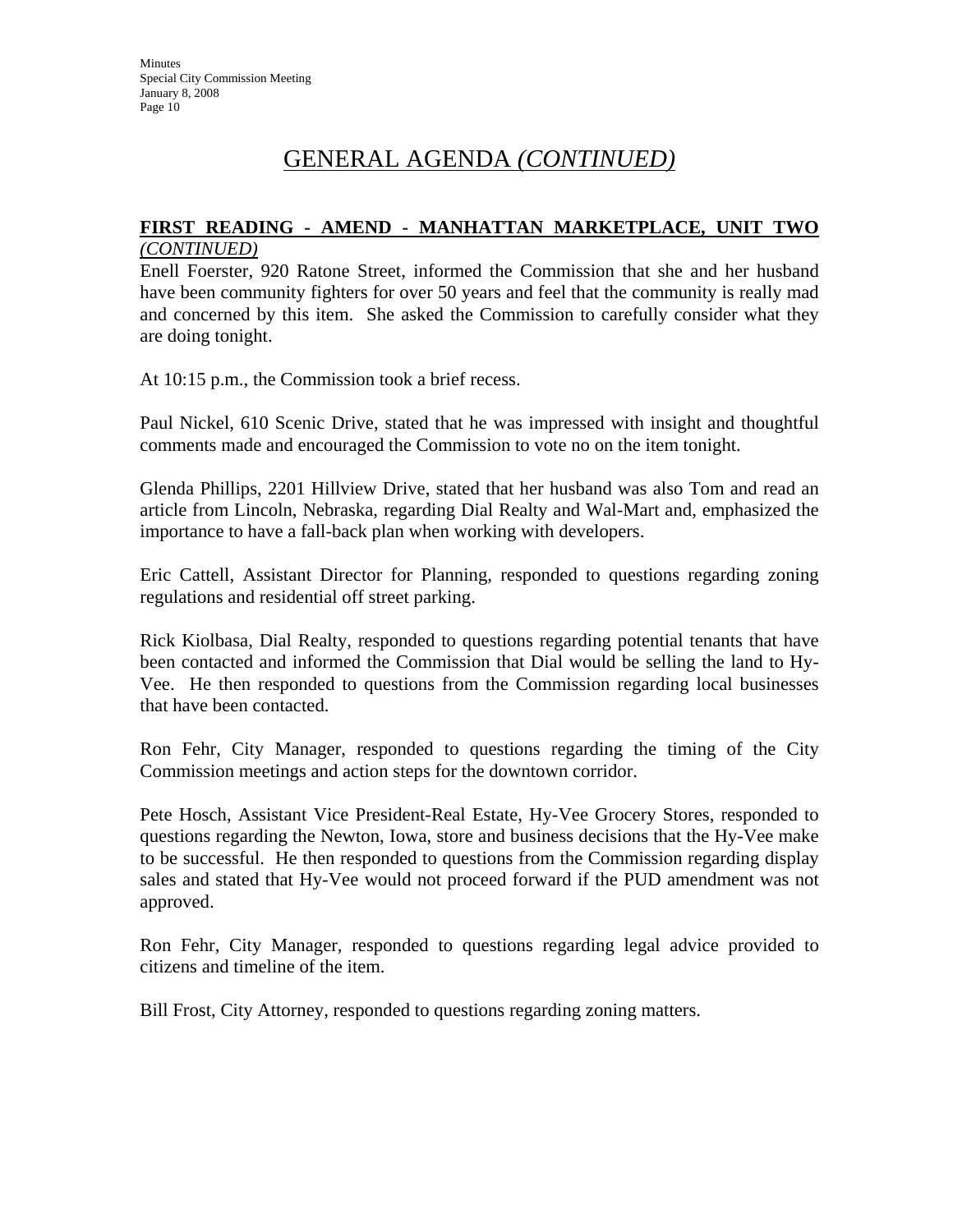### **FIRST READING - AMEND - MANHATTAN MARKETPLACE, UNIT TWO** *(CONTINUED)*

Lyle Butler, President, Manhattan Area Chamber of Commerce, provided background information on the developers that were interviewed, the selection criteria, and the process that was used. He then answered questions from the Commission.

Jason Hilgers, Assistant City Manager/Redevelopment Coordinator, and Ron Fehr, City Manager, responded to questions about the leases in the North End project, moral obligation pledge, and financial incentives for Dial to complete the projects.

Bob Welstead, President, Dial Realty, informed the Commission that he is in contact with Jayme Morris-Hardeman to consider the Strasser House for Sunflower CASA. He then responded to questions from the Commission regarding what is being done to maintain the Strasser House and what kind of guarantees would be provided on building the proposed housing.

Ron Fehr, City Manager, responded to questions from the Commission on the STAR bonds that will be used in the South End project and provided an overview of elements planned for the South End.

Rick Kiolbasa, Dial Realty, responded to additional questions from the Commission and provided additional detail on the North End development and the senior citizen housing. He then responded to issues about the lack of trust and credibility concerns that were expressed and stated that Dial has a significant investment in this project and is highly motivated.

Pete Hosch, Assistant Vice President-Real Estate, Hy-Vee Grocery Stores, stated that Dial approached them late in the process and asked if their company wanted to be in this location. He responded to questions regarding financial incentives and stated that Hy-Vee is not getting any financial incentives and will be at a disadvantage with the TDD and being taxed at a higher rate.

Bob Welstead, President, Dial Realty, responded to additional questions from the Commission regarding tenants targeted.

Bernie Hayen, Director of Finance, responded to financial questions related to the proposed amendment and stated that no revenue source is available to the City that would provide temporary financing to allow Dial additional time to explore another tenant in the North End district.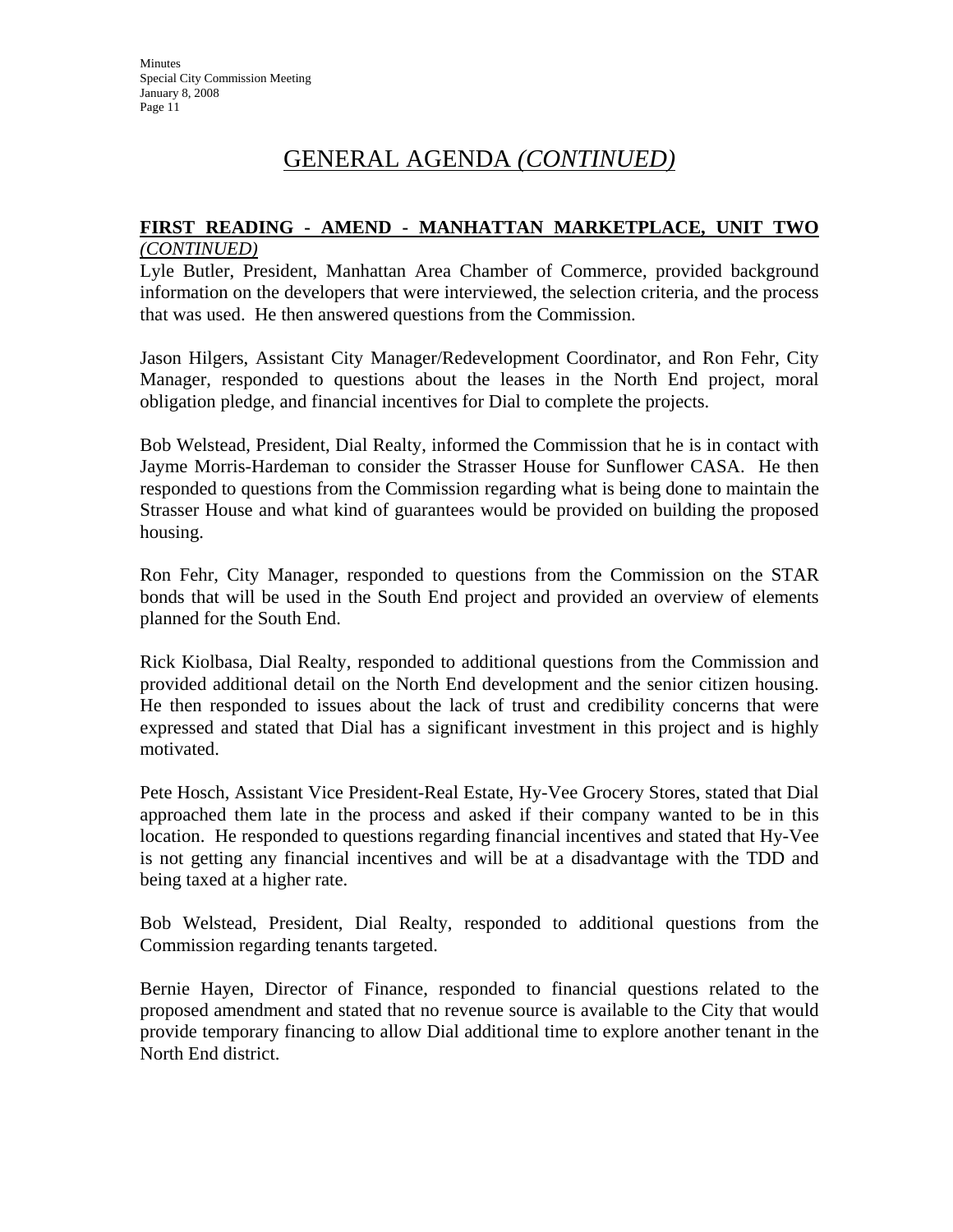### **FIRST READING - AMEND - MANHATTAN MARKETPLACE, UNIT TWO** *(CONTINUED)*

Pete Hosch, Assistant Vice President-Real Estate, Hy-Vee Grocery Stores, clarified that Hy-Vee is paying for the land from Dial and that they are not being subsidized.

Rick Kiolbasa, Dial Realty, responded to questions about the payment of land for the site.

Bernie Hayen, Director of Finance, responded to additional financial questions from the Commission regarding temporary bonding of land acquisitions and availability of temporary revenue stream.

Ron Fehr, City Manager; Bill Frost, City Attorney; and Jason Hilgers, Assistant City Manager/Redevelopment Coordinator provided additional clarification on the plan adopted, revenue stream, STAR bonds, moral obligation pledge, and project timeframe necessary to accomplish the project.

After further discussion, Commissioner Hatesohl moved to approve first reading of an ordinance amending Manhattan Marketplace, Unit Two, a Commercial Residential Planned Unit Development, generally located north of Osage Street, west of Tuttle Creek Boulevard, south of Moro Street and east of North 4<sup>th</sup> Street, and Ordinance No. 6544, based on the findings in the Staff Report, with the six (6) conditions of approval recommended by City Administration. Commissioner Snead seconded the motion.

Mayor Phillips asked for clarification on the six conditions provided in the January 8, 2008, staff memorandum.

Eric Cattell, Assistant Director for Planning, presented additional clarification on the conditions outlined and informed the Commission that condition number one was eliminated.

Commissioner Snead clarified the conditions listed in the January 8, 2008, memorandum to be: condition number two, as written; condition number three, still under discussion; condition number four shall conform to the Design Guidelines with the percentage of EIFS material on east and north facades, as proposed; condition number five, as written; and, condition number six, as written.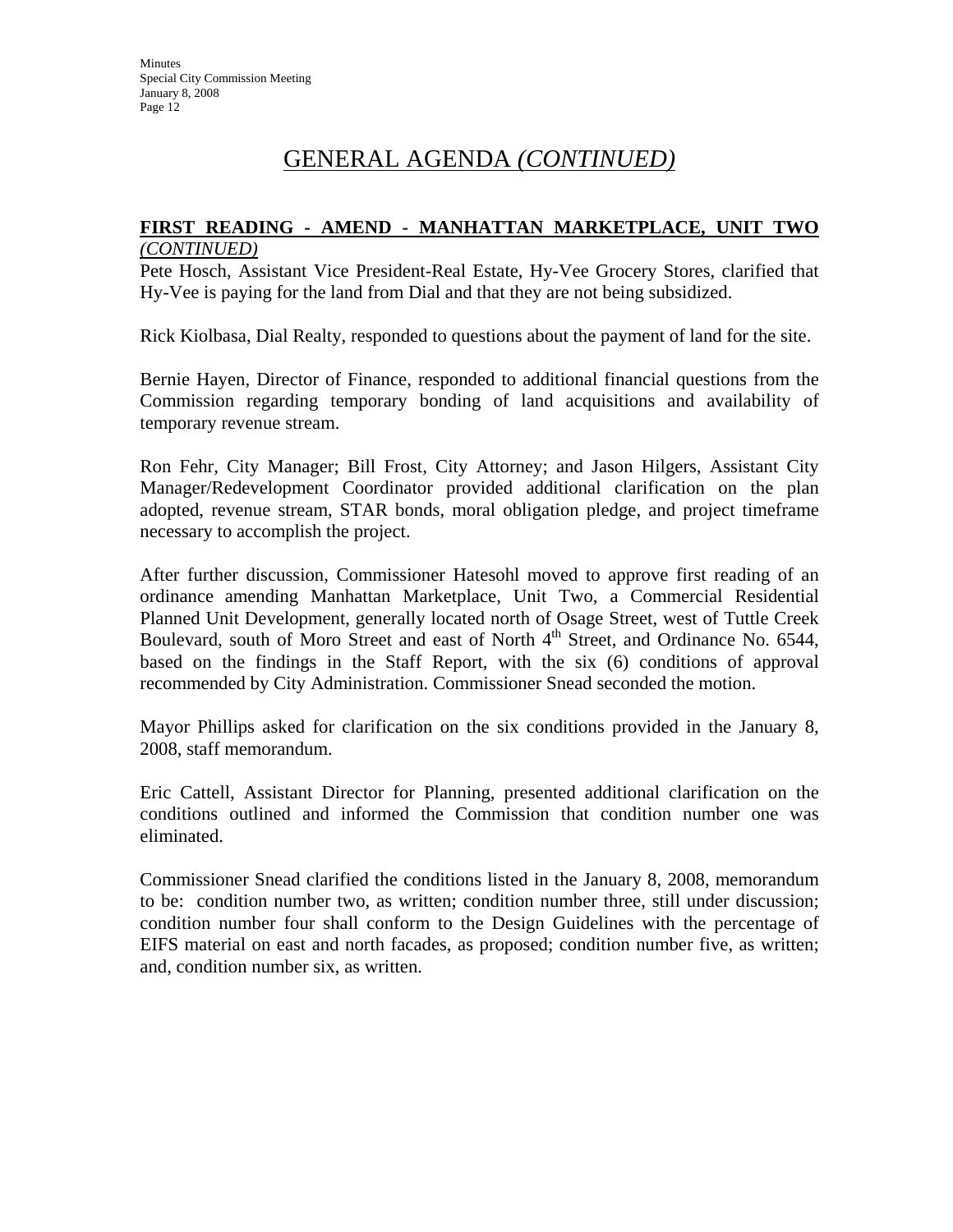### **FIRST READING - AMEND - MANHATTAN MARKETPLACE, UNIT TWO** *(CONTINUED)*

After further discussion, Commissioner Sherow moved to propose an amendment to the motion in keeping the Planning Board's recommendation that the front (east) and north facades of Hy-Vee shall conform to the Design Guideline's 20 percent restriction on the percentage of EIFS material.

Bill Frost, City Attorney provided clarification on the proposed amendment and stated that there is not a recommendation from the Planning Board and that this is the wording that was in the motion of the Planning Board meeting.

Commissioner Sherow proposed a revised amendment to his motion to maintain the same wording as stated at the Planning Board meeting.

The amendment offered by Commissioner Sherow died for lack of a second.

After further discussion, Mayor Phillips moved for an amendment to be added to the motion to include the outdoor sales area of Building G shall be authorized until August 1, 2009, to enable Hy-Vee time to amend the state law regarding alcohol sales. If they are successful in amending the law, then the building shall not exceed 7,500 square feet and shall have a front elevation that presents a different architectural front design and if state law is not amended, then the outdoor sales shall terminate and Hy-Vee shall commence construction.

Pete Hosch, Assistant Vice President-Real Estate, Hy-Vee Grocery Stores, and Rick Kiolbasa, Dial Realty, asked about the timeframe being proposed and voiced concerns on improvements to be made to the expansion area, connectivity to adjacent building, and asked for additional time of five years. They also asked that the parking ratio remain as proposed.

Bill Frost, City Attorney, asked for clarification on the amendment being proposed for the ordinance and asked what needs to happen at the five year anniversary.

Mayor Phillips stated that the amendment needs to state the use will be up to five years from the date of the Certificate of Occupancy and that the use of outdoor storage terminates at the end of five years, and after the five year period, there will need to be a building permit applied for and a stand alone building constructed of no more than 7,500 square feet. The amendment was seconded by Commissioner Snead.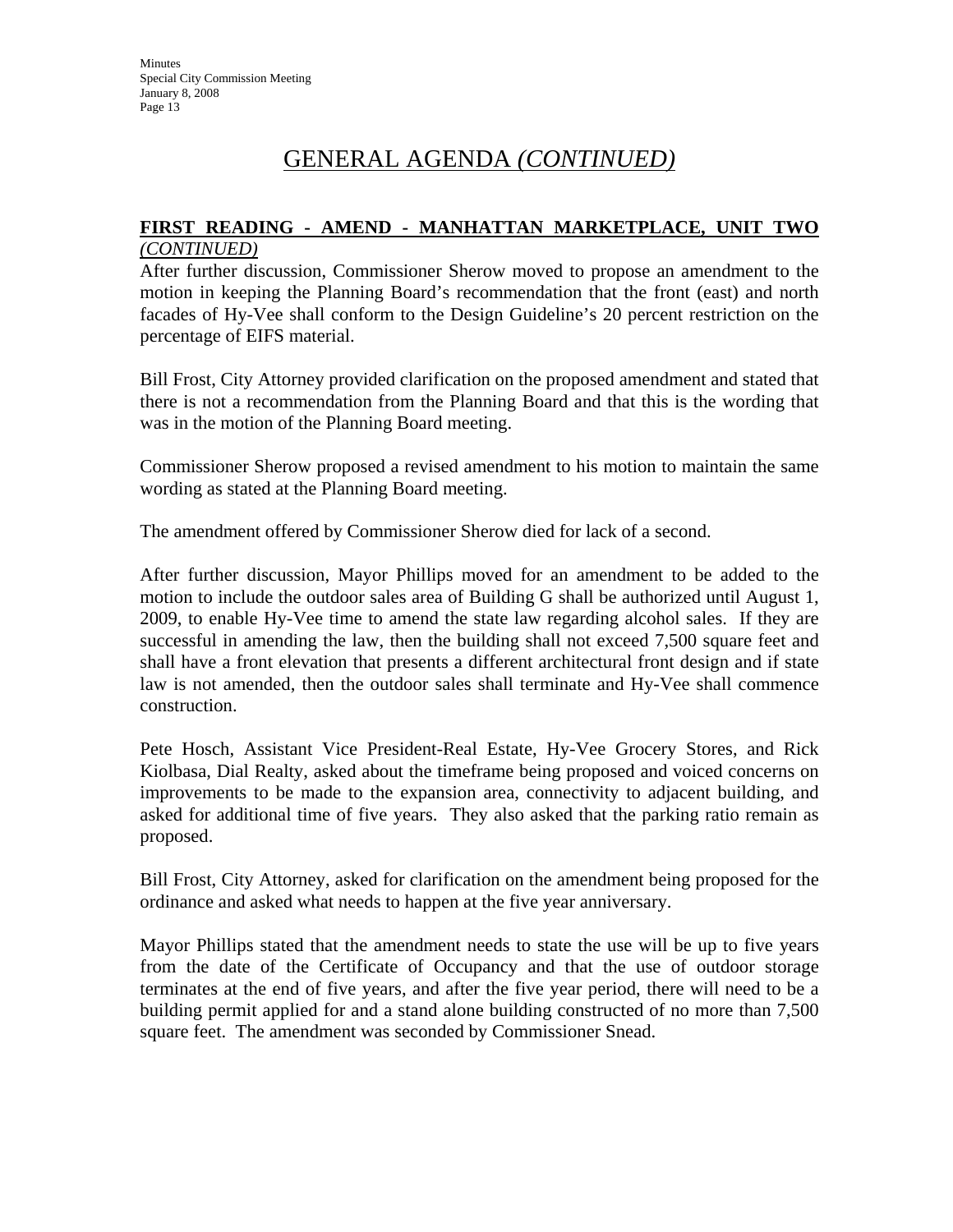## **GENERAL AGENDA** *(CONTINUED)*

### **FT READING** - **AMEND** - **MANHATTAN MARKETPLACE.** DNIT **TWO**   $(CONTINUED)$

Bill Frost, City Attorney, provided clarification on the amendment and informed the Commission that the ordinance would include the use and stated relationship for a period up to five years from the date of the Certificate of Occupancy, and from that point forward, there would need to be a building permit applied for and a stand alone building constructed.

**After** additional discussion, Mayor Phillips and Commissioner Snead were agreeable to the comments provided for the amendment. Mayor Phillips said the intent of amendment is to ensure that the building does not become a 94,000 square foot grocery store and that outside sales are not there permanently.

Pete Hosch, Assistant Vice President-Red Estate, Hy-Vee Grocery Stores, responded to questions from the Commission

Bob Welstead, President, Dial Realty, responded to questions from the Commission and stated that Dial would be willing to recapture the space or lease the space.

After further discussion, on a roll call vote, the amendment to the motion carried 5-0.

Eric Cattell, Assistant Director for Planning, asked for clarification on condition three and condition five.

Pete Hosch, Assistant Vice President-Red Estate, Hy-Vee **Grocery** Stores, provided additional information on the proposal to satisfy condition five.

After additional discussion and comments from the Commission, on a roll call vote, the motion carried 3-2, with Commissioners Strawn and Sherow voting against the motion.

#### **ADJOURNMENT**

At 1:55 a.m., the Commission adjourned.

ees, CMC, City Clerk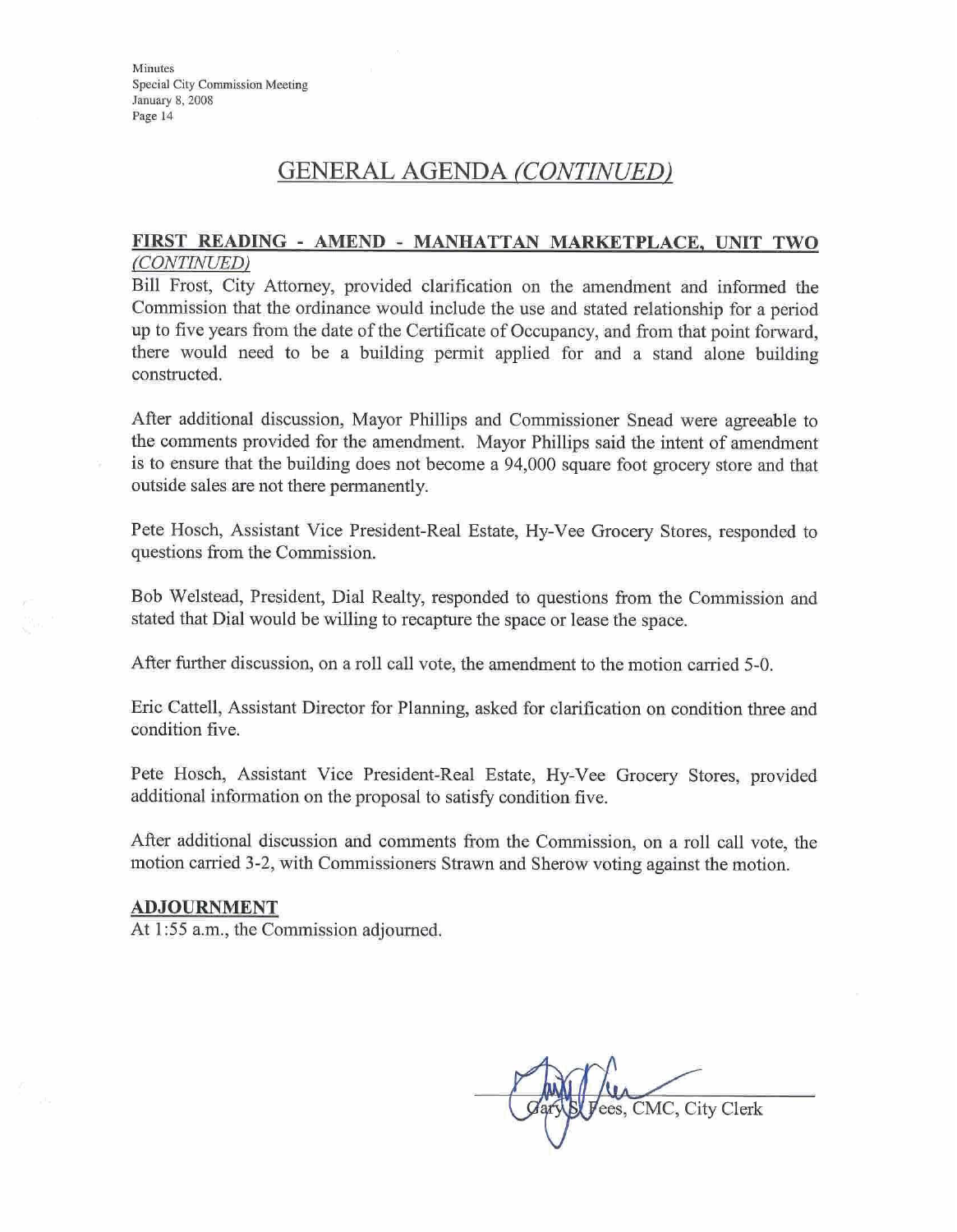*Attachment No. 1*

### **STAFF REPORT**

### **ON AN APPLICATION TO AMEND THE APPROVED PRELIMINARY DEVELOPMENT PLAN OF MANHATTAN MARKETPLACE UNIT TWO COMMERCIAL PLANNED UNIT DEVELOPMENT (PUD)**

## **BACKGROUND**

**APPLICANT OWNER:** Dial-Manhattan Shops, LLC.

**ADDRESS:** 11506 Nicholas St. #200, Omaha, NE 68154-4421.

**OWNER:** Dial-Manhattan LLC.

**LOCATION:** Generally north of Osage Street, west of Tuttle Creek Boulevard, south of Moro Street and east of N.  $4<sup>th</sup>$  Street.

*(Note: Properties located at 312 Fremont Street and 318 Fremont Street are bounded by the PUD. 312 Fremont Street is zoned C-5 District. The current occupant is a plumbing business. The use at 318 Fremont Street is an apartment building, which is currently zoned R-3 District.)*

**AREA:** Amendment site: Approximately 13.59 acres. Total area for the approved Manhattan Marketplace Unit Two PUD: 21.8 acres.

**DATE OF PUBLIC NOTICE PUBLICATION:** Monday, November 13, 2007

**DATE OF PUBLIC HEARING: PLANNING BOARD:** Monday, December 3, 2007 **CITY COMMISSION:** Tuesday, December 18, 2007

## **EXISTING PUD:**

Manhattan Marketplace, Unit Two, a Commercial Planned Unit Development and Ordinance No. 6544, dated June 6, 2006 (*attached*).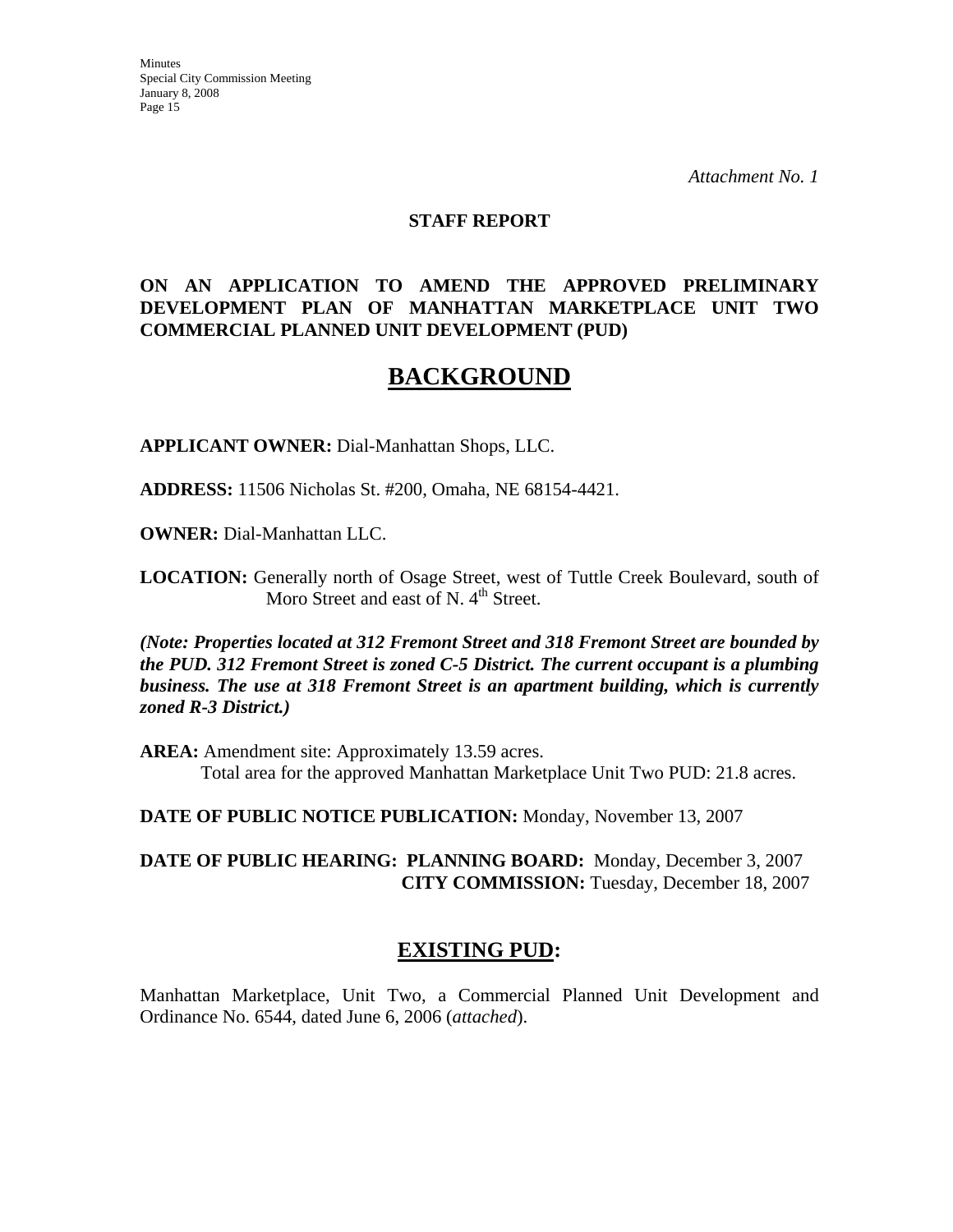**Minutes** Special City Commission Meeting January 8, 2008 Page 16

A short description of the approved PUD is listed below with a "\*\*" denoting those parts of the approved PUD affected by the proposed Amendment. Proposed modifications are described beginning on page 3.

### **Permitted Uses.**

The permitted uses include all the permitted and conditional uses of the C-4, Central Business District.

### **Proposed Buildings, Structures, and Phasing.**

The site is within the North Project Area of the Downtown Redevelopment Plan and identified as the Tuttle Creek District in the Design Guidelines for Downtown Redevelopment. The proposed development consists of commercial, residential, and mixed-use commercial/residential buildings. A public plaza is proposed on Lot 15. There is an existing stone residential structure on Lot 11, which will remain. All other proposed development is new construction. For the purposes of review, floor area is considered equal to lot coverage.

\*\* A total of 207, one and two bedroom dwelling units are proposed in several buildings throughout the PUD.

\*\* Lot 6: One and two-story commercial Buildings K, J, I and O. Lot coverage is approximately  $62,700$  square feet. Building K is also proposed to have ten  $(10)$  second floor residential dwelling units. Building Height: 24-39 feet.

\*\* Lot 7: One-story commercial Buildings G and H. Lot coverage is approximately 22,233 square feet. Building Height: 22-30 feet.

\*\* Lot 8: One-story commercial Building F. Lot coverage is approximately 68,500 square feet. Building Height: 35 feet. (*Note: Lot coverage was noted at approximately 73,000 square feet in area on the approved PUD due to the addition of an outdoor service area*).

\*\* Lot 9: One-story commercial Buildings L, M and N. Lot coverage is approximately 17,295 square feet. Building Height: 22-28 feet.

\*\* Lot 10: Two-story residential Buildings T and U with fourteen (14) *(mislabeled 16 on plan sheet)* total dwelling units. Building Height: 25-26 feet.

\*\* Lot 11: Existing residential structure (Strasser House). Lot coverage is approximately 1,582 square feet and may be used by the applicant as a real estate office or some other permitted use. Height: estimated 25 feet.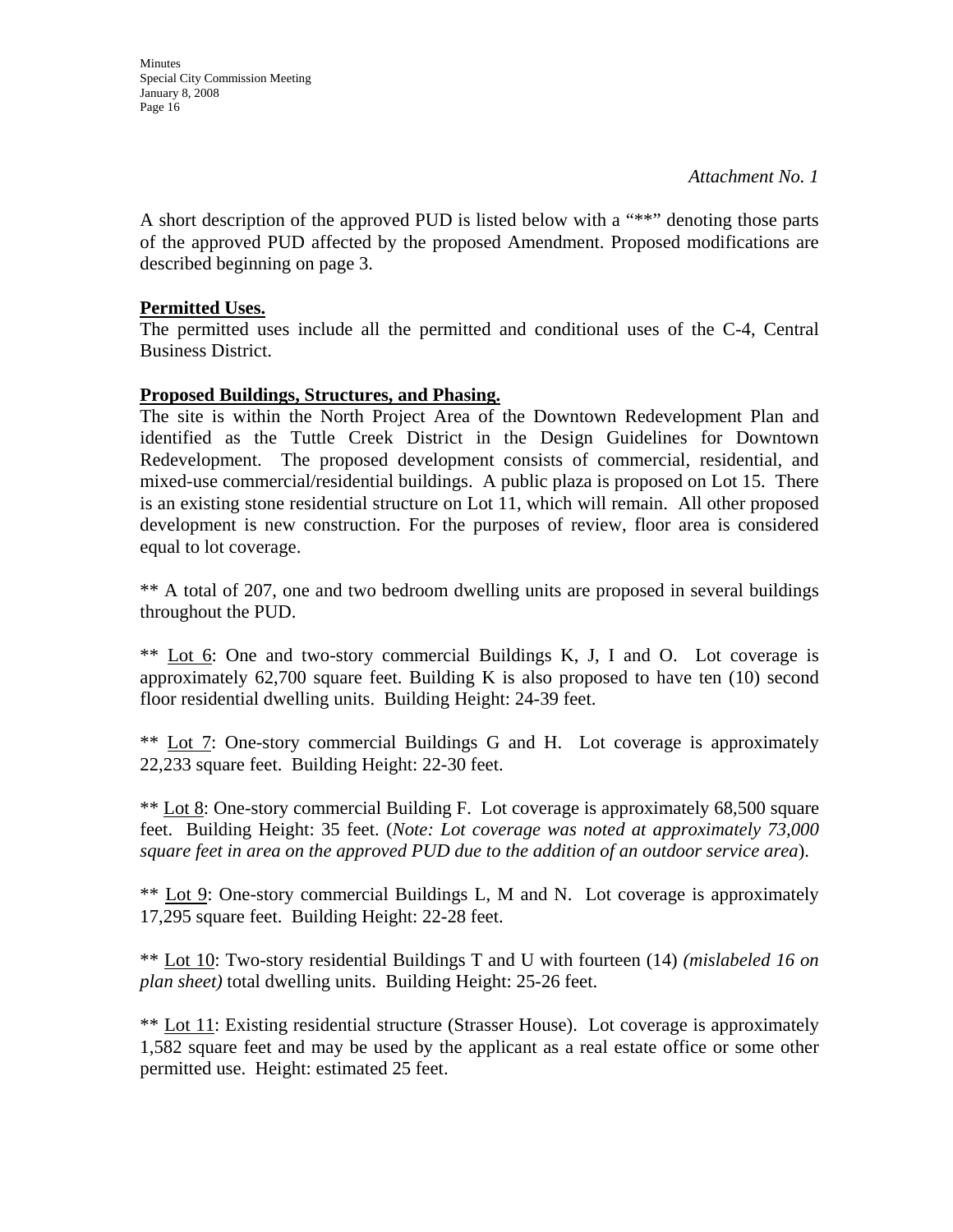\*\* Lot 12: Two-story residential Building S with twelve 12 dwelling units. Building Height: 27 feet.

Lot 13: Two-story residential Building R with twenty (20) residential dwelling units. Building Height: 26-25 feet

Lot14: Three-story commercial/residential Building Q approximately 11,000 gross square feet of commercial floor area square on the first floor, and twenty-two (22) residential apartments, 11 units per floor, on floors 2 and 3. Building Height: 46 feet.

Lot 15: Four-story mixed use commercial/residential Building P with a parking garage, consisting of approximately 14,800 gross square feet of commercial space with restaurant on the first floor; 129 residential apartments, 43 units per floor, on floors 2-4; and a parking garage with approximately 270 parking spaces. Building Height: 57-66 feet

Lot 16: One-story commercial Building E. Lot coverage is approximately 7,429 square feet. Building Height: 24-28 feet.

## **DESCRIPTION OF PROPOSED AMENDMENT:**

Whenever there are substantial modifications to an approved Preliminary Development Plan the Manhattan Zoning Regulations require an Amendment of the PUD (*attachment*). Proposed modifications to the PUD include, but are not limited to: changes to the approved site plans, architectural and floor plans, exterior building materials, landscape and screening plans, and signage plans; provision for outdoor seasonal sales; and the removal of one (1) building. (*Note: As a part of the Amendment, buildings and lots have been re-labeled*.) A Final Development Plan and Final Plat will need to be submitted at a later date, prior to construction of buildings.

## **Construction Phasing**

Commercial construction on Lots 1-4, Travel Easements and streets are scheduled to commence in 2008 with opening dates in the Fall of 2008. No improvements to the Strasser House on Lot 5 are noted. Residential construction on Lots 6 and 7 are scheduled to commence in 2008.

### **Design Guidelines for Downtown Redevelopment**

The Design Guidelines for Downtown Redevelopment sets out policy, intent, and conditions; site guidelines; building guidelines; supplemental guidelines for large format retail design and small scale residential guidelines; and, checklists for site and building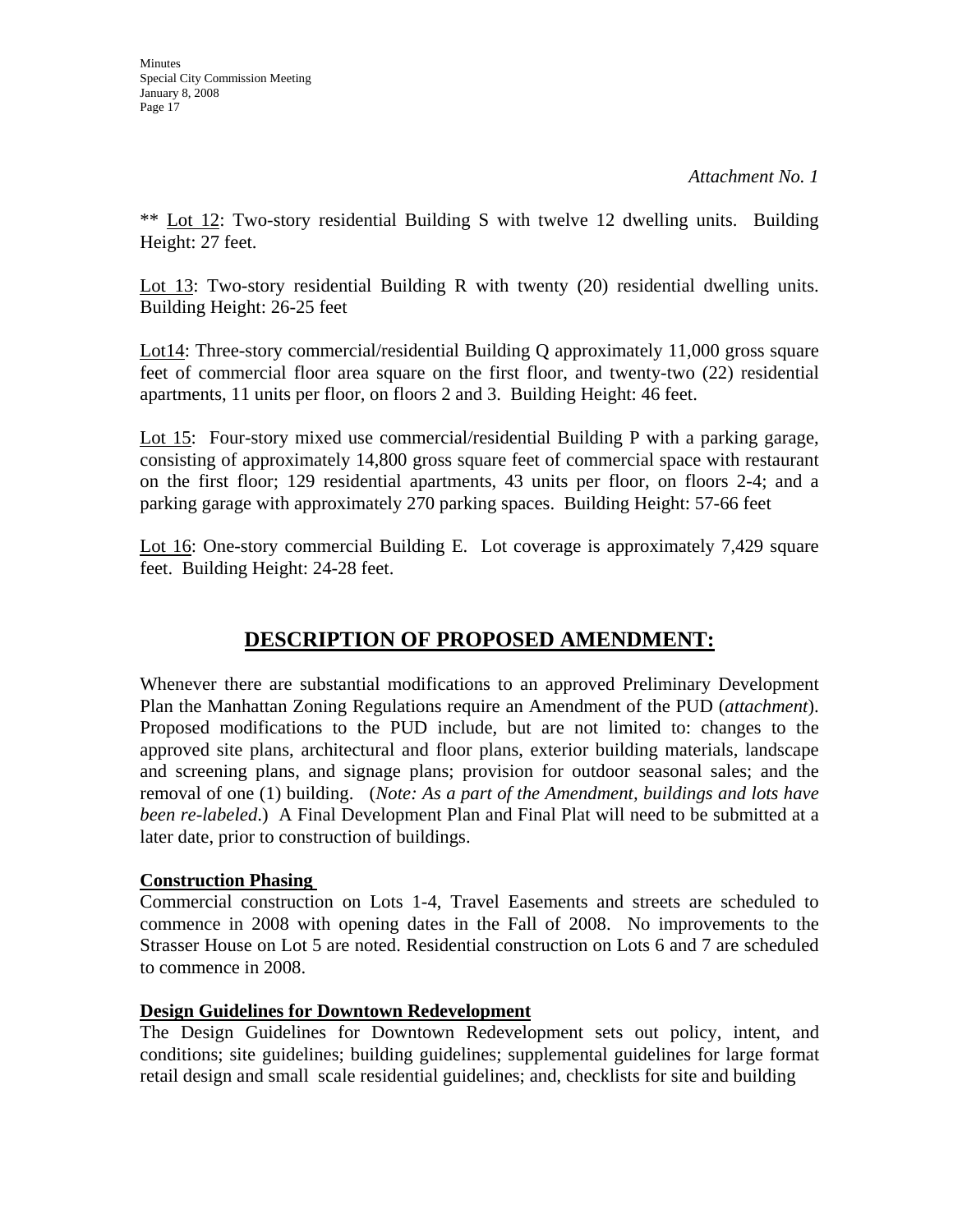guidelines. While the Guidelines are not regulations, they were incorporated as a part of the Development Agreement between the City and Dial. The Guidelines are for developers, architects, owners and decision makers for reviewing and evaluating proposals and design quality. Exceptions to the Guidelines may be considered if the overall intent of the Guidelines has been met. In addition, large format buildings, those with footprints greater than 10,000 square feet in area, such as iconic, corporate or standard building design, will be allowed, only if the purposes, intent and conditions of the Guidelines are met. General purpose and intent statements consists of:

- Promote a civic and functional relationship between the public streetscape and adjacent private development.
- Increase the economic and cultural vitality of Downtown Manhattan.
- Create an environment conducive to pedestrian circulation.

## **Amendment Description, Modifications and Design Guidelines include:**

Note: In addition to the changes described below, the Amendment will eliminate 12 residential dwelling units from the approved 207 total residential dwelling units. The amendment proposes a total of 195 residential dwelling units .

**Proposed Lot 1.:** Description: One story proposed commercial Buildings K (**Office Max**), J, and M with building heights from 26-32 feet. Lot coverage is approximately 33,704 square feet. *(Note: The approved PUD consists of Buildings K and J, which have been re-configured to consist of K, J, and M.)* 

Modification: The approved floor plan for Building K shows 10 residential apartment units on the second floor of the building. It is City Administration's understanding that the proposed tenant does not desire to have a residential use above the business. The amended floor plan eliminates the 10 residential dwelling units.

Design Guidelines: Design Guidelines are met with two exceptions: (1) The sidewalk along the south side of Building K is 5 feet in width at certain points due to pilaster and tree conflicts; and, (2) Building K appears to have an entrance on the Osage Street corner frontage (south elevation), but does not. The business entrance is off  $3<sup>rd</sup>$  Place. Because the building is sited on an important intersection, it may be appropriate to have an entrance on the Osage Street corner of the building. Note: The sidewalk along the south side of Building K is associated with the City's Osage Corridor street project. The City will coordinate with the developer to modify the design to provide wider walk able space along this sidewalk. One option could include moving the tree wells so they don't line up directly with the adjacent building pilasters.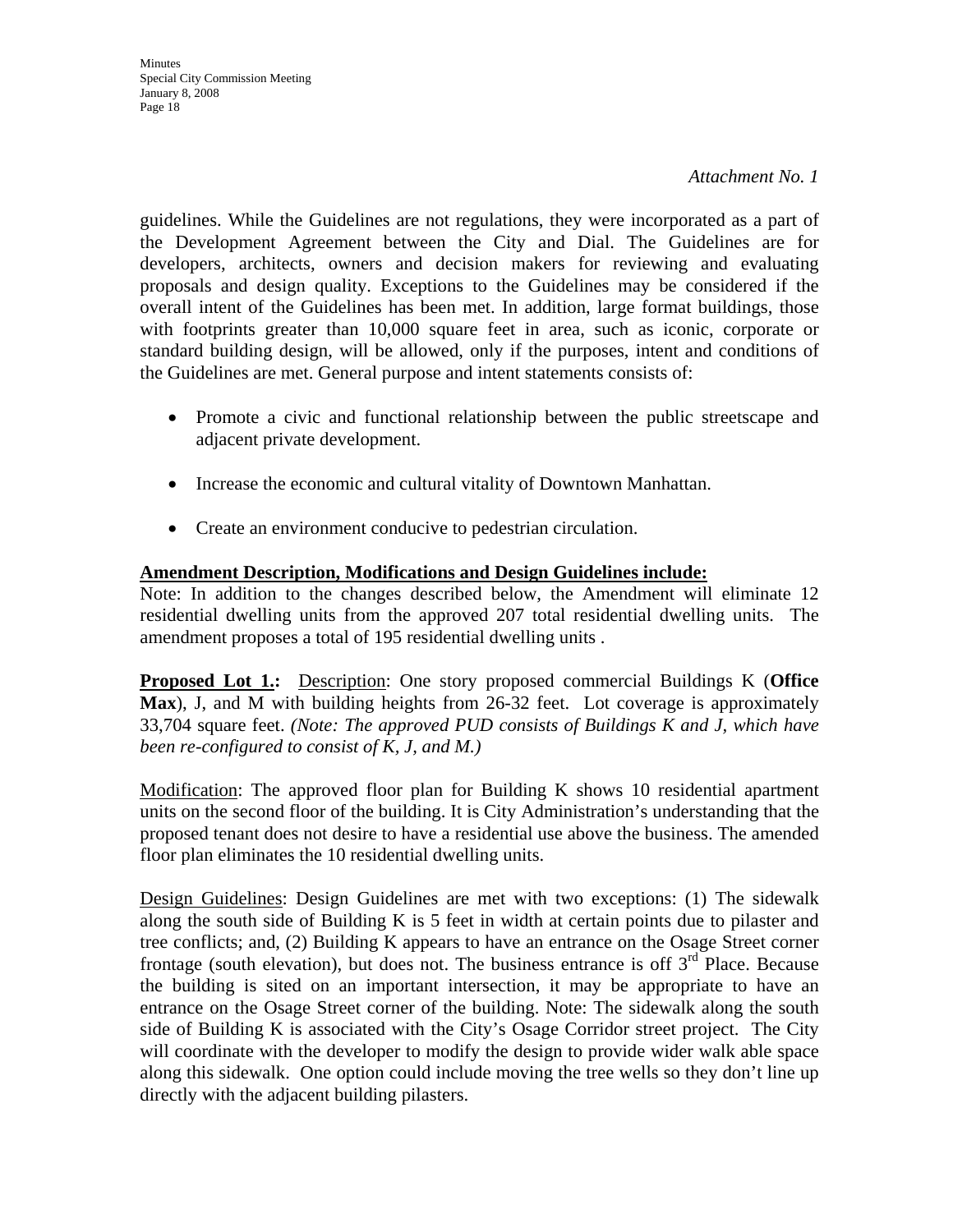**Proposed Lot 2:** Description: one-story commercial Buildings I (**Bed, Bath and Beyond**) and O with building heights range from 25-34 feet. Lot coverage is approximately 30,134 square feet.

Modification: Allow a 400 square foot wall sign on the  $3<sup>rd</sup>$  Place facade on Building I for Bed, Bath and Beyond. The approved sign is 200 square feet in area. The Design Guidelines indicate that signs must conform to the Manhattan Zoning Regulations. The applicable zoning district to determine conformance is the C-4, Central Business District. Gross surface area for wall signs are based on "the total gross surface area of all signs shall not exceed fifteen (15) times the square root of the street frontage on which the business has frontage, but in no case more than twenty (20) percent of the first floor of the facade of the building."

For comparison, Best Buy's wall sign was allowed at 350 square feet in area, or 144 square feet in area greater than the C-4 District requirement. If a comparable linear frontage to sign area ratio is applied to the Bed, Bath and Beyond sign, as applied to the Best Buy sign (350 square feet of sign/187.7 linear feet of building frontage=1.9), then the same ratio applied to Building I would be equivalent to a 220 square foot sign. C-4 District sign regulations applied to Building I would permit a sign 158 square feet in area. An increase to 220 square feet is reasonable and appropriate in scale to the building.

Design Guidelines: Design Guidelines are met, except for the wall sign.

**Proposed Lot 3:** Description: One-story commercial Building F (**Petco**) with building height up to 33 feet. Lot coverage is approximately 16,824 square feet.

Modifications: No substantial modifications.

Design Guidelines: Design Guidelines are met, except the north façade of the building does not have articulating features. However, the north façade is intended to be an interior wall when the intervening space is filled by an expansion of Hy-Vee. Given the future intent to fill the space, it is unreasonable to require the façade to provide articulating features.

**Proposed Lot 4:** Description: two-story commercial Building H (**Hy-Vee**). Building height is 25 feet. Façade height at the main entrance height is 36 feet.

The store is a 24 hour operation. The bulk of all deliveries take place on Monday and Friday with the potential for 40% to 60% of deliveries on Monday and Friday. Weekly deliveries consist of between 40 and 55 full size semi truck deliveries, which can be expected based on the size of the store and 45 to 65 route delivery trucks. The bulk of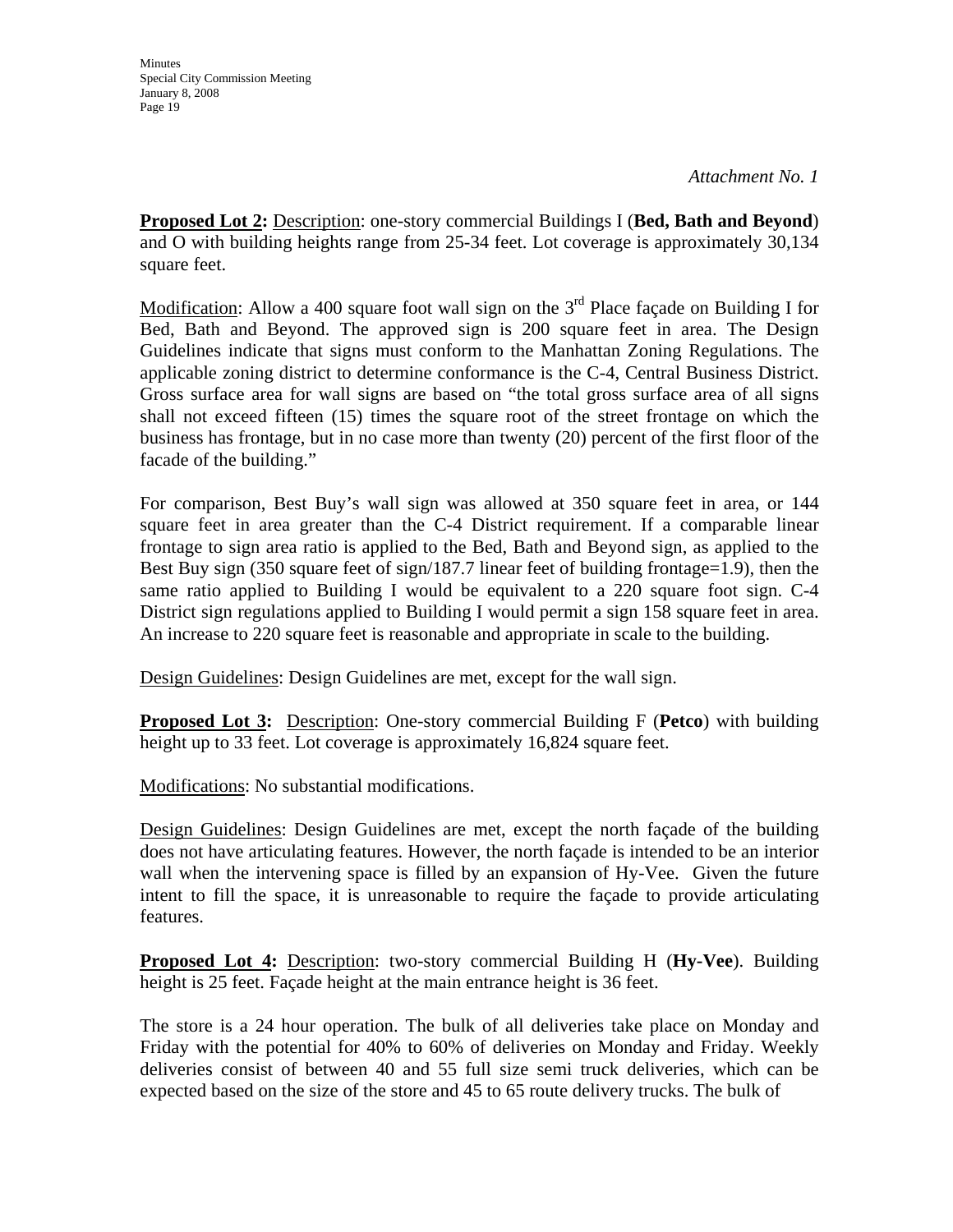*Attachment No. 1*

deliveries are between 6 AM and 5 PM with limited deliveries outside those hours. The primary use of the store is grocery sales. In addition, Hy-Vee departments may consist of a bank, pharmacy with drive-up window, coffee shop, dry cleaning, Starbucks, Postal substation, health quick care, and eating area with 170 seats. The site plan shows an outdoor seating area in front of the dining area at the northeast corner of the building.

An approximate 19,760 square foot area in the off-street parking lot, generally along the Tuttle Creek Boulevard frontage, will be for seasonal storage and sales of lawn, garden and landscaping items and outdoor furniture, which may be enclosed with temporary fencing or an equivalent barrier *(see photos)*. Seasonal sales and storage is generally from March  $1<sup>st</sup>$  to September  $15<sup>th</sup>$ , or the planting and growing season. In addition, the outdoor area may be used for car shows, youth carnivals or similar activities. Outdoor storage is also proposed on apportion of the front sidewalk of the grocery store for seasonal sales such as pumpkins or Christmas Trees.

Hy-Vee notes that the 15,737 square foot future expansion area (proposed Building G) may also be used for lawn and garden products.

Modification: Lot coverage is approximately 78,113 square feet and includes an additional 15,737 square feet of expansion space to the south of the store scheduled to be occupied by Hy-Vee. The future expansion would fill the intervening space between the Petco building and Hy-Vee. The expansion space is proposed to be fenced with a 5.5 foot tall wrought iron fence with gate. Proposed Building H is approximately 40 feet greater in depth from east to west than the previously approved building (Building F) for this location. The change in lot coverage between approved Building F and proposed Building H is an approximate 12% increase.

If Hy-Vee expands to include Building G, total lot coverage is 93,850 square feet. Lot coverage for approved Buildings H and F is approximately 75,531 square feet in area. This is equivalent to a lot coverage increase of approximately 20%, with the majority due to the increase in the size of previously approved Building H from approximately 7,031 square feet, to 15,737 square feet in area.

Modification: A proposed drive-thru pharmacy and grocery pick-up is generally located at the southeast corner of the proposed building. Entry and exit driving lanes are consistent with the south flow of traffic along  $3<sup>rd</sup>$  Place. Drive-in establishments are a permitted use in the PUD.

Modification: Building M is deleted from Lot 9 and replaced as off-street parking lot, also shown as the outdoor seasonal storage for Hy-Vee.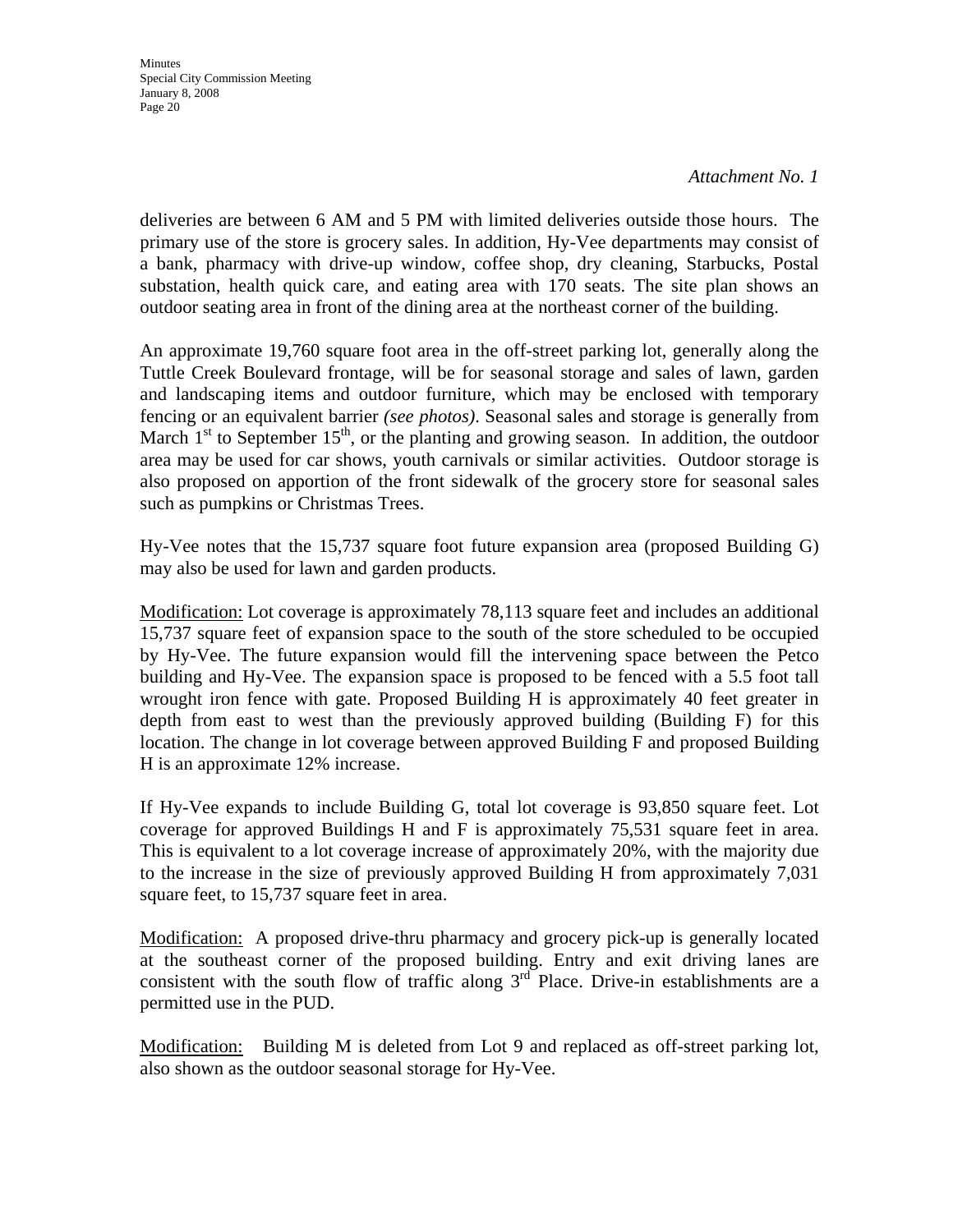### *Attachment No. 1*

Modification: An approximate 19,760 square foot area is proposed in the off-street parking lot generally along the Tuttle Creek Boulevard frontage for seasonal sales and storage of lawn, garden and landscaping items and outdoor furniture. Seasonal outdoor sales and storage is proposed to be generally from March  $1<sup>st</sup>$  to September  $15<sup>th</sup>$ , or the planting and growing season. In addition, the outdoor area may be used for car shows, youth carnivals or similar activities. Outdoor sales/storage is also proposed on the front sidewalk of the grocery store for seasonal sales such as pumpkins or Christmas Trees. Hy-Vee notes that the 15,737 square foot expansion area may also be used for lawn and garden products.

Design Guidelines Building materials consist of pre-cast concrete is proposed on the north (Moro Street frontage), south, and east (rear) elevations of the building and a small segment on the west elevation  $3<sup>rd</sup>$  Place). Pre-cast is a material prohibited by the Design Guidelines. EIFS is not permitted to exceed 20% of a street façade. EFIS is proposed on the north and east facades of approximately 29% of each façade.

Design Guidelines: Building H proposes wall signs of varying size for independent businesses located in the grocery store, except for the "Food" sign, which duplicates the "Hy-Vee" sign. The main Hy-Vee wall sign is proposed at 7 feet in height and 31.5 feet in length, or 221 square feet in area, which conforms to the C-4 District. Other wall signs conform, except that signage should be limited to one sign per business.

Design Guidelines: Drive-thru pharmacy, pedestrian sidewalk, curbing and landscaping along the 3<sup>rd</sup> Place (east elevation) of the Hy-Vee store do not meet Design Guidelines or the approved PUD. The south curb cut exceeds the minimum 30 foot driveway width, which is 35 feet on the south entry, but 25 feet at the north exit. The drive-thru lanes are a break in the continuity of the pedestrian sidewalk and street wall. This interrupts the pedestrian streetscape provided with the approved PUD and required by the Design Guidelines. However, the sidewalk proposed along the building frontage keeps pedestrians off driveway curb cuts and maintains a 10 foot wide pedestrian walkway.

Design Guidelines: The sidewalk in front of Hy-Vee is landscaped at approximately 8.4% to 10% versus a minimum 15% and should be increased to the minimum. The Design Guidelines would require nine (9) trees to be provided, based on the 310 foot length of the façade, while 8 are shown. However to maintain symmetry and to protect the vision triangle at the northeast corner of Hy-Vee, 8 trees, with 4 on either side of the entrance is a reasonable balance. (Note: the north side of Hy-Vee along Moro Street, as well as the north side of Moro Street, will be a City design project.)

Design Guidelines: Some architectural elements of the building do not meet the Design Guidelines with respect to building facades, proportion and scale and building materials (*see attached letter from Bowman Bowman Novick dated September 24, 2007, No's 6, 7 and 8*).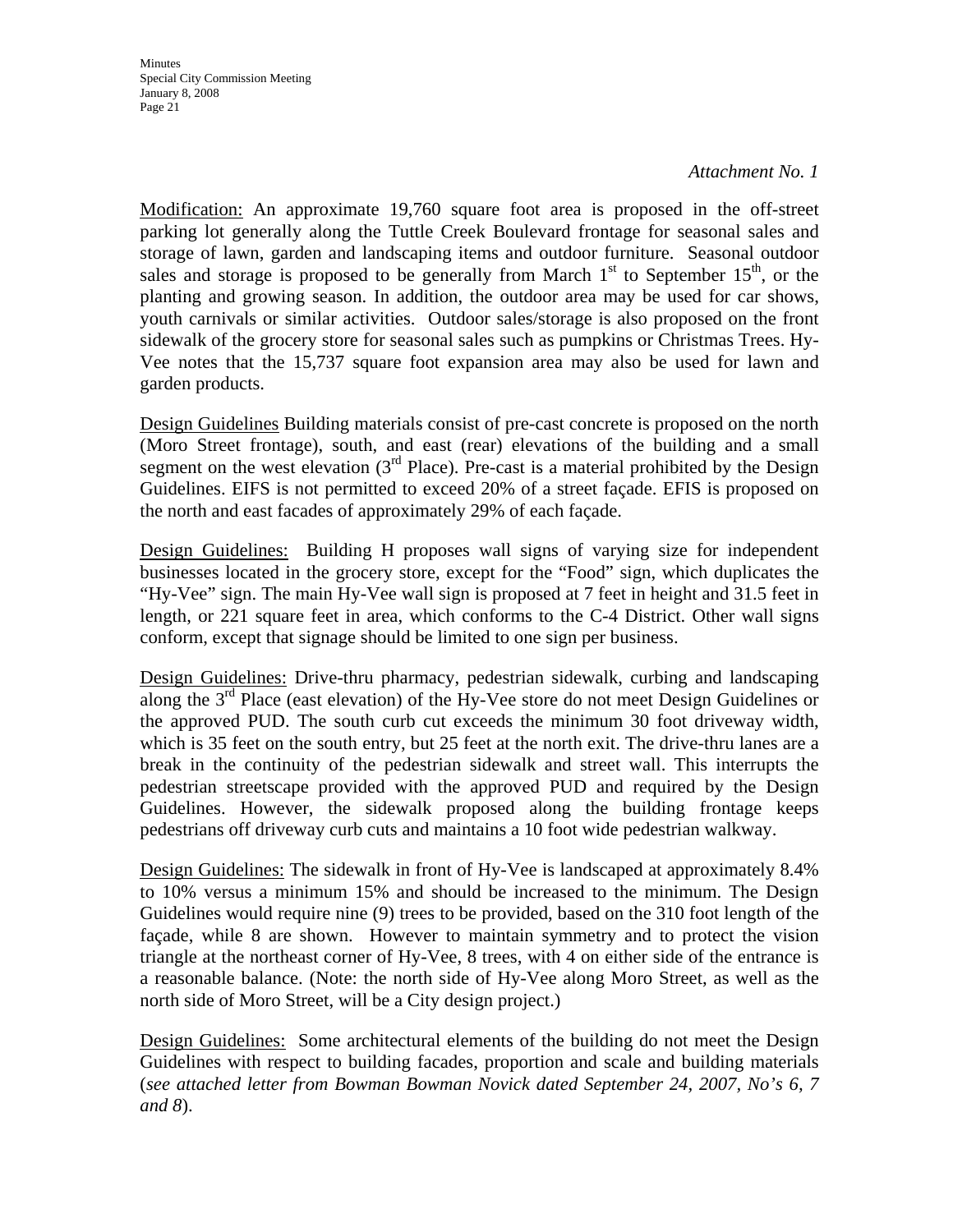*Attachment No. 1*

**Proposed Lot 5:** Description: Two (2) approved residential buildings, which were architecturally the same as Building S. The approved two (2) buildings consisted of 14 dwelling units and 22 bedrooms. Lot area is approximately 22, 238 square feet and lot depth is approximately 85 feet east to west. Fourteen (14) off-street parking spaces between the two buildings are deleted as a part of the amendment.

Modification: The modified lot is approximately 8,973 square feet in area and 38 feet in depth east to west, which is reduced in part by the southern portion of the approved lot being added to proposed Lot 6 for the Strasser House and in part by the increased east to west depth of the Hy-Vee building. Three (3) proposed residential buildings will replace the previous two (2) buildings. Proposed Building type T is a flat roofed, approximate 19 foot tall building, measured from street grade, one and half story above grade and half story below grade, brick residential structure with two, one-bedroom, dwelling units above and two, one-bedroom, units below grade. A total of 12 dwelling units and 12 bedrooms are proposed. Above grade units have decks along N.  $4<sup>th</sup>$  Street and below grade units have patio areas, which will be screened by masonry walls from the Hy-Vee service areas. There are no wall openings along the east side of the building. At least 16 on street parking spaces to the immediate west of proposed Lot 5 are available along N.  $4<sup>th</sup>$ Street to serve the occupants. The proposed Buildings T conform to the Design Guidelines.

**Proposed Lot 6:** The Strasser House is located on Lot 6, which is increased in lot area from approximately 4,795 square feet to approximately 6,055 square feet in area. The east setback of the building to the proposed screening wall is reduced from approximately 10 feet to 4 feet. A "green screen" trellis will be on the Strasser House side of the 8 foot tall masonry screening wall. The applicant's consultant and the City's Code Services Department researched the need for protection of wall openings in the east wall of the Strasser House and code requirements are met.

**Proposed Lot 7:** Two-story residential Building S with 12 dwelling units and 20 bedrooms. No changes to the approved architecture or floor plans are proposed. Building height is 27 feet and is the same residential building approved with the PUD. Off-street parking is reduced from 24 parking spaces to 19 spaces.

### **PROPOSED SIGNS**

**Type Dimensions Lighting**

Wall signs Vary per business Internal Illumination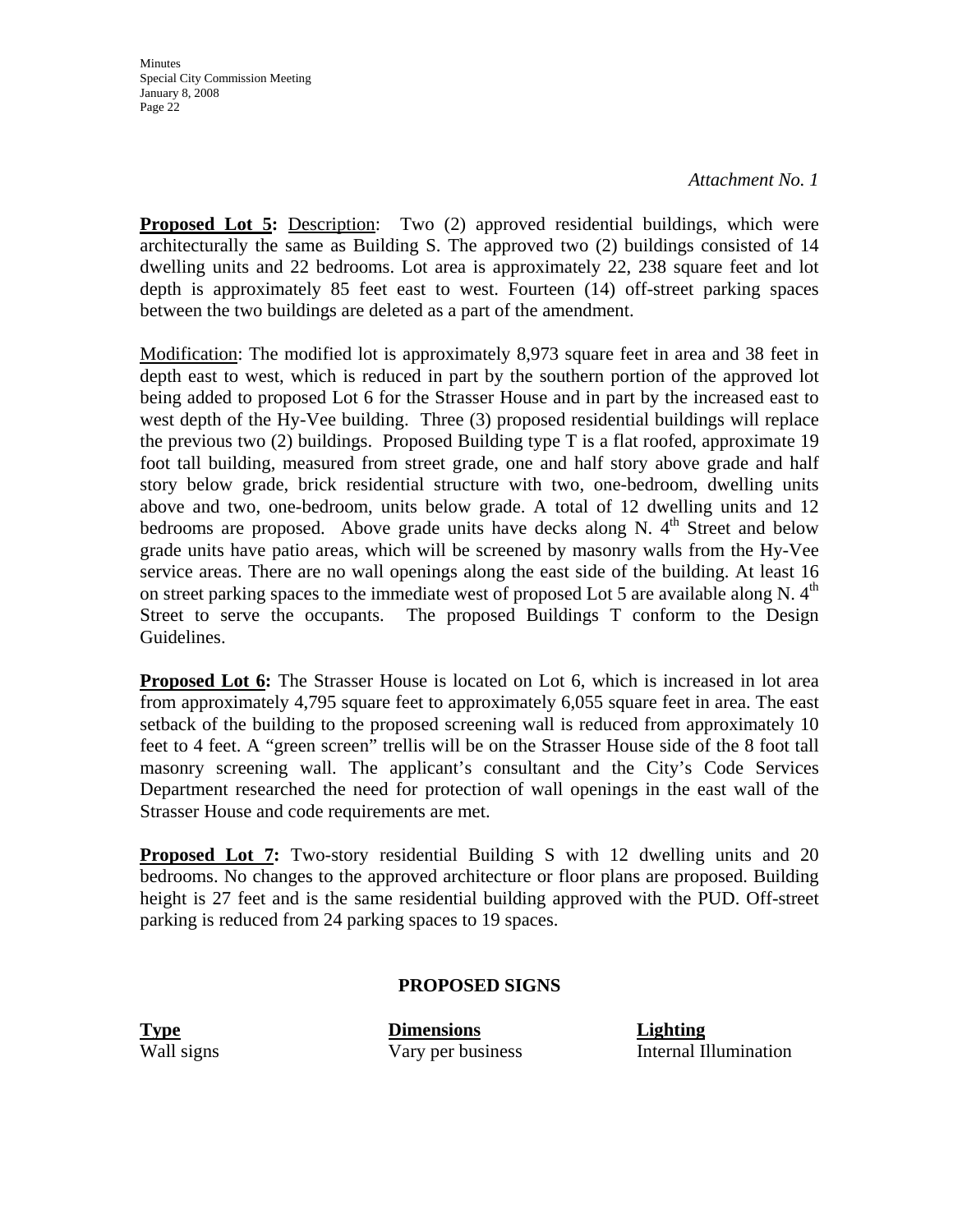Wall signs are internally lit and well scaled to the building facades, except as noted above under the description of the substantial modifications. The seasonal outdoor garden sales area might have temporary signage on the tents/awnings *(see photos)*.

Signs generally follow the C-4, Central Business District sign requirements; however, the wall sign on Building I (Bed Bath and Beyond) exceeds the approved 200 square feet in area and is proposed at 400 square feet in area; and the additional wall sign on Building H (Food sign) duplicates the intent of another sign (Hy-Vee).

**PROPOSED LIGHTING:** Light poles will be 27 feet in height in the parking lots and 14 feet in height along pedestrian store front walkways, both of which are consistent with the approved PUD. Light fixtures will be provided on individual buildings according to architectural plans and not cast direct light on streets or adjacent property. Specific building light fixture signs will need to be provided with the Final Development Plan. The written application documents indicate that lighting fixtures along the rear of the commercial buildings will be a full cut-off shielded design.

# **MATTERS TO BE CONSIDERED WHEN AMENDING A PLANNED UNIT DEVELOPMENT**

**1. WHETHER THE PROPOSED AMENDMENT IS CONSISTENT WITH THE INTENT AND PURPOSE OF THE APPROVED PUD, AND WILL PROMOTE THE EFFICIENT DEVELOPMENT AND PRESERVATION OF THE ENTIRE PUD:** The applicant indicates the revised application represents, "The many changes, updates and revisions to this submittal have been made to carry out the spirit, intent and purpose of the conceptual Master Plan, Design Guidelines and Preliminary PUD which has been created for this district. Specifically, the design and scale of all of the residential units provided on  $4<sup>th</sup>$  Street, combined with the preservation of the Strasser House along a tree-lined street, not only buffers but enhances the neighborhood." In addition, architectural and pedestrian elements provide for an extension of the downtown area.

The general intent of the PUD is to provide for a pedestrian oriented mixed use retail and residential environment as an extension of Downtown. The pedestrian environment is a key element of the Design Guidelines. Proposed architectural and site modifications that do not meet the Design Guidelines could be revised to ensure that the intent of the approved PUD is met, if the recommended conditions of approval are required. Any conditions of approval will be made a part of an amending ordinance and would have to be reflected on Final Development Plan submittals.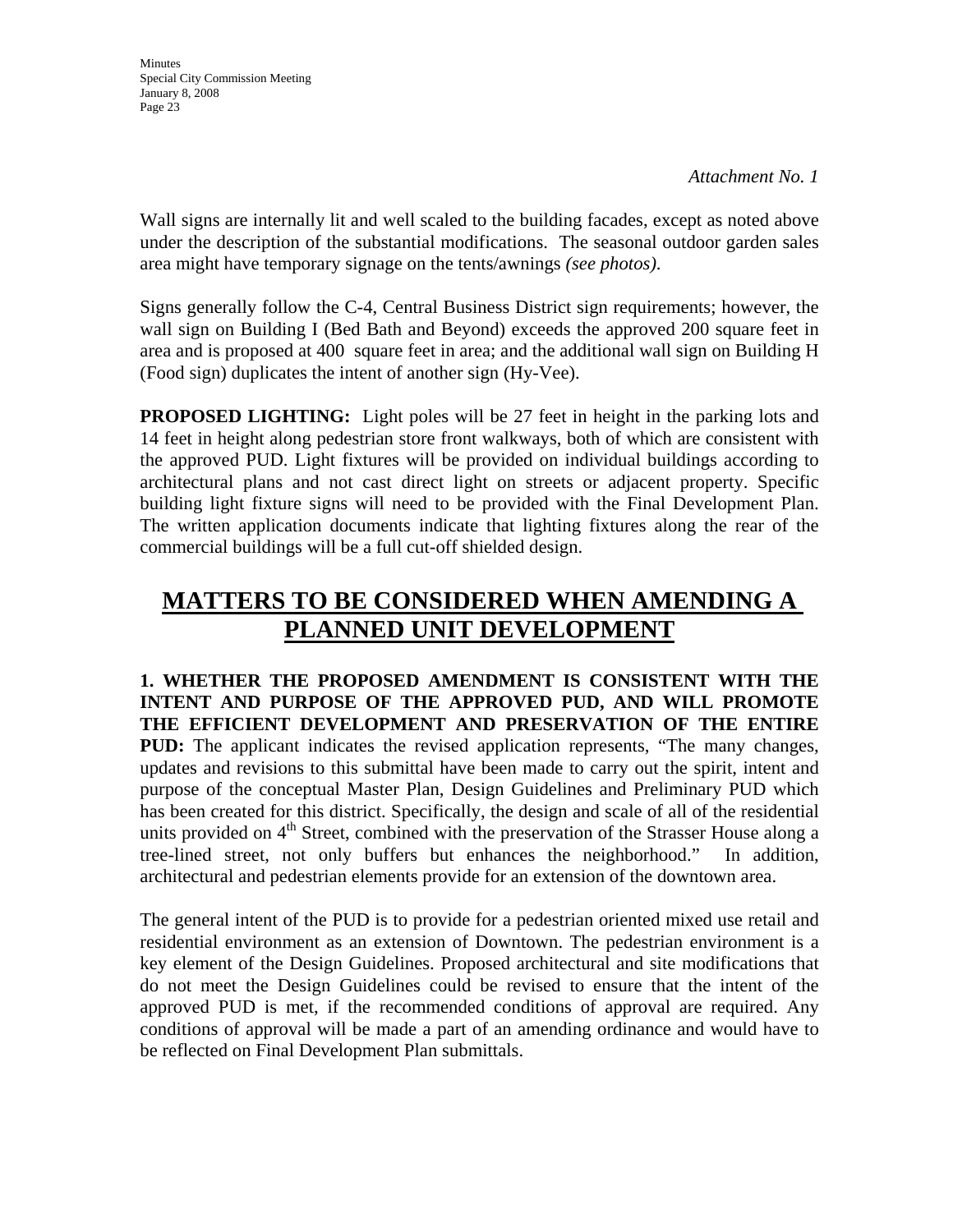*Attachment No. 1*

**2. WHETHER THE PROPOSED AMENDMENT IS MADE NECESSARY BECAUSE OF CHANGED OR CHANGING CONDITIONS IN OR AROUND THE PUD, AND THE NATURE OF SUCH CONDITIONS:** The applicant states that, "The proposed amendment is made necessary because of the city and Dial's desire to further the revitalization of the downtown area. The challenge has been to transform this property from a variety of dilapidated businesses and aging housing into an active and vital mixture of new residential and retail services yet preserving a good transition and buffer to the surrounding neighborhood. Specifically, the preservation of the Strasser house on its existing site and the addition of twelve apartment housing units along 4<sup>th</sup> Street south of Moro, provide for a better buffer transition than what was previously proposed." In addition, "The changes to the PUD were caused by the marketplace. Many retailers were contacted to see if the demographics that Manhattan provides would be suitable for their type of store. Upon further review, the tenants that are choosing to come to Manhattan are tenants that can and will be successful and sustainable for many years to come"

It is recognized that modifications may be needed to address market conditions to insure a viable development. Modifications should conform to the Design Guidelines to meet the overall intent of the approved PUD.

**3. WHETHER THE PROPOSED AMENDMENT WILL RESULT IN A RELATIVE GAIN TO THE PUBLIC HEALTH, SAFETY, CONVENIENCE OR GENERAL WELFARE, AND IS NOT GRANTED SOLELY TO CONFER A SPECIAL BENEFIT UPON ANY PERSON:** Approval of the proposed Amendment would result in a relative gain to the general public welfare by allowing the implementation of the PUD and the overall downtown redevelopment project to proceed and because of the substantial public investment in public improvements that have already been made in association with the PUD. It appears that the primary measurable change is increased truck traffic associated with the Hy-Vee grocery store. A supplemental traffic engineering analysis by the applicant's professional engineer, and review and acceptance by the City Engineer, indicate the public street system has the capacity and has been designed to handle increased truck traffic. Proposed modifications to the approved PUD are minimal. Streets and easements are otherwise designed to accommodate the downtown redevelopment project.

The proposed amendment will not be granted as a special benefit to any one person. While the proposed modifications to include the Hy-Vee may not be what the community originally anticipated, the changes are in response to market conditions in order to make the project viable and a benefit to the general public.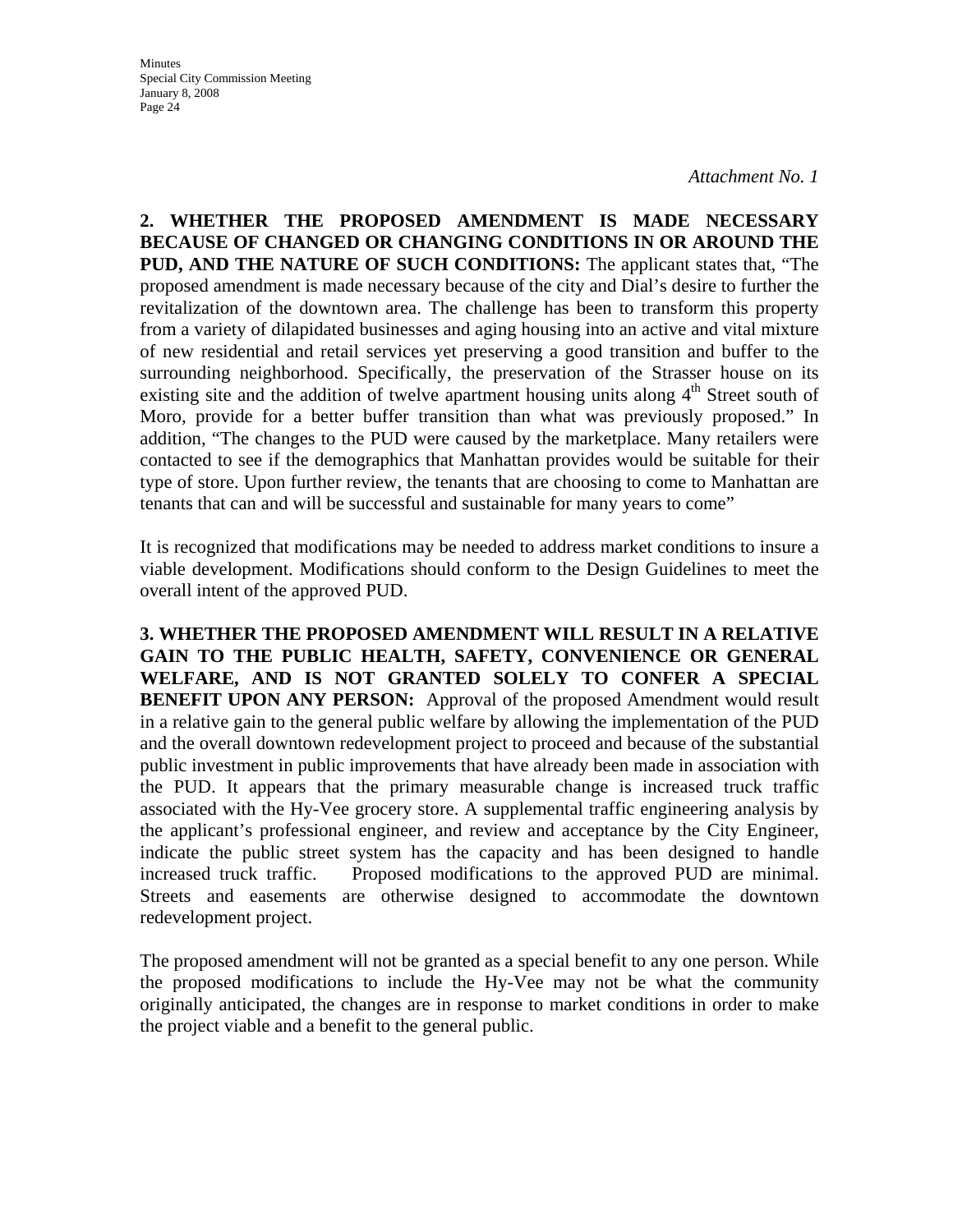# **ADDITIONAL MATTERS TO BE CONSIDERED WHEN AMENDING A PLANNED UNIT DEVELOPMENT**

**1. LANDSCAPING:** The proposed landscape plan provides for a number and variety of shade and ornamental trees, evergreen trees, shrubs, foundation plantings, parking lot landscaping, screening, and ground cover throughout the site. The landscaping plans conform to the approved PUD and requirements of the Design Guidelines, except as noted above. Landscaping and underground irrigation will be maintained by the owner.

**2. SCREENING:** Dumpsters are proposed to be screened by masonry enclosures with doors. Loading dock and trash compacter locations adjacent to the rear of Buildings F and H will be screened from residential dwellings to the west and from public streets, in combination with landscape screening and 8 foot tall masonry walls along property lines, or walls that are integrated with the building design (Buildings F, H and T).

**3. DRAINAGE:** The site is proposed to drain to the east to inlets and then to the drainage channel along the east side of Tuttle Creek Boulevard. A comprehensive drainage plan was submitted and approved with the approved PUD and there are no changes to the drainage proposal.

## **4. CIRCULATION:**

## Public Access

The proposed internal circulation plan provides for safe, convenient and efficient movement of goods, motorists, bicyclists, and pedestrians. Conflicts between motorists and pedestrians are minimized.

The site will be accessed from the surrounding street system and a right-in and right-out off Tuttle Creek Boulevard. Internal travel easements and public streets will provide access to all lots. Sidewalks are proposed throughout the site, as well as along Tuttle Creek Boulevard. Sidewalk crossings of most streets will be brick paved to emphasize pedestrian crossings.

The applicant's original traffic analyses were comprehensive for the entire North Project Area and indicated nominal impact on the surrounding transportation network as a result of the proposed development. The analysis was previously accepted by the City Engineer with the rezoning to PUD.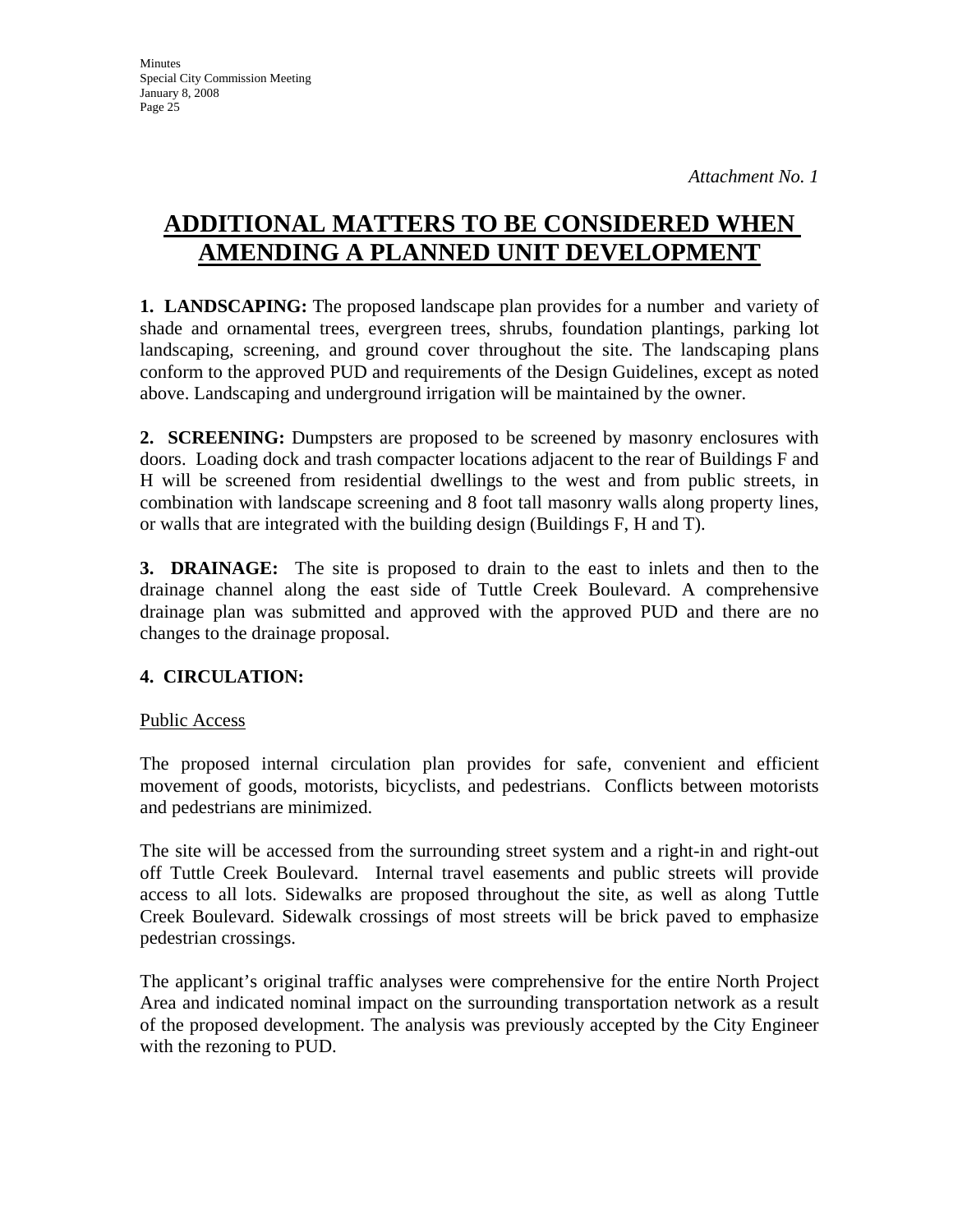The applicant's professional engineer has submitted a supplemental traffic engineering analysis Technical Memorandum (*attached*), which describes the impact of increased truck traffic related to the proposed Hy-Vee grocery store on N.  $4<sup>th</sup>$  Street. The Memorandum's conclusion is that  $4<sup>th</sup>$  Street is designed as a collector street consistent with the Manhattan Urban Area Comprehensive Plan and Downtown Tomorrow Plan and the additional truck traffic will have minimal impact on the street.

The City Engineer (*attachment*) has reviewed the Technical Memorandum and accepts it with no exceptions.

### **Off-Street Parking**

The Manhattan Zoning Regulations do not require off-street parking in the C-4 District for any use. The number of approved parking spaces in the area of the Amendment, within the approved PUD, is 638 commercial and 38 residential, a total of 676.

Within the area of the Amendment, a total of 680 off-street parking spaces are proposed, of which 19 are associated with Lot 7, residential Building S. In addition, 81 can be expected to be used for the seasonal outdoor sales storage area by Hy-Vee. Cart corrals are proposed in the parking lot and have been set aside and do not reduce the proposed total 680 parking spaces. On- street parking along the east side of N.  $4<sup>th</sup>$  Street can be used to meet the needs for residential buildings, as well as the Strasser House.

The proposed number of parking spaces should be adequate. Without specific detailed floor plans, parking must be calculated based on gross floor area. Off-street parking demand is based on net floor area. Storage, bathrooms, mechanical rooms and similar areas that do not create parking demand are deducted from the total floor area. It is assumed that actual demand would be less than demand based on gross floor area. It should also be assumed that demand for every commercial and residential use will have to be met at the same time.

**5. OPEN SPACE/LANDSCAPED AND COMMON AREA:** Approximately 16% of the site is open space/landscaped area, which will be maintained by the applicant.

**6. CHARACTER OF THE NEIGHBORHOOD:** The site is within a commercial service/retail corridor, and bounded on the east by Tuttle Creek Boulevard, on the west by North 4th Street, on the south by the Central Business District, and the north by Bluemont Avenue and a mixture of retail and service retail uses. The area to the west of the site is characterized as a mix of low and medium density residential uses.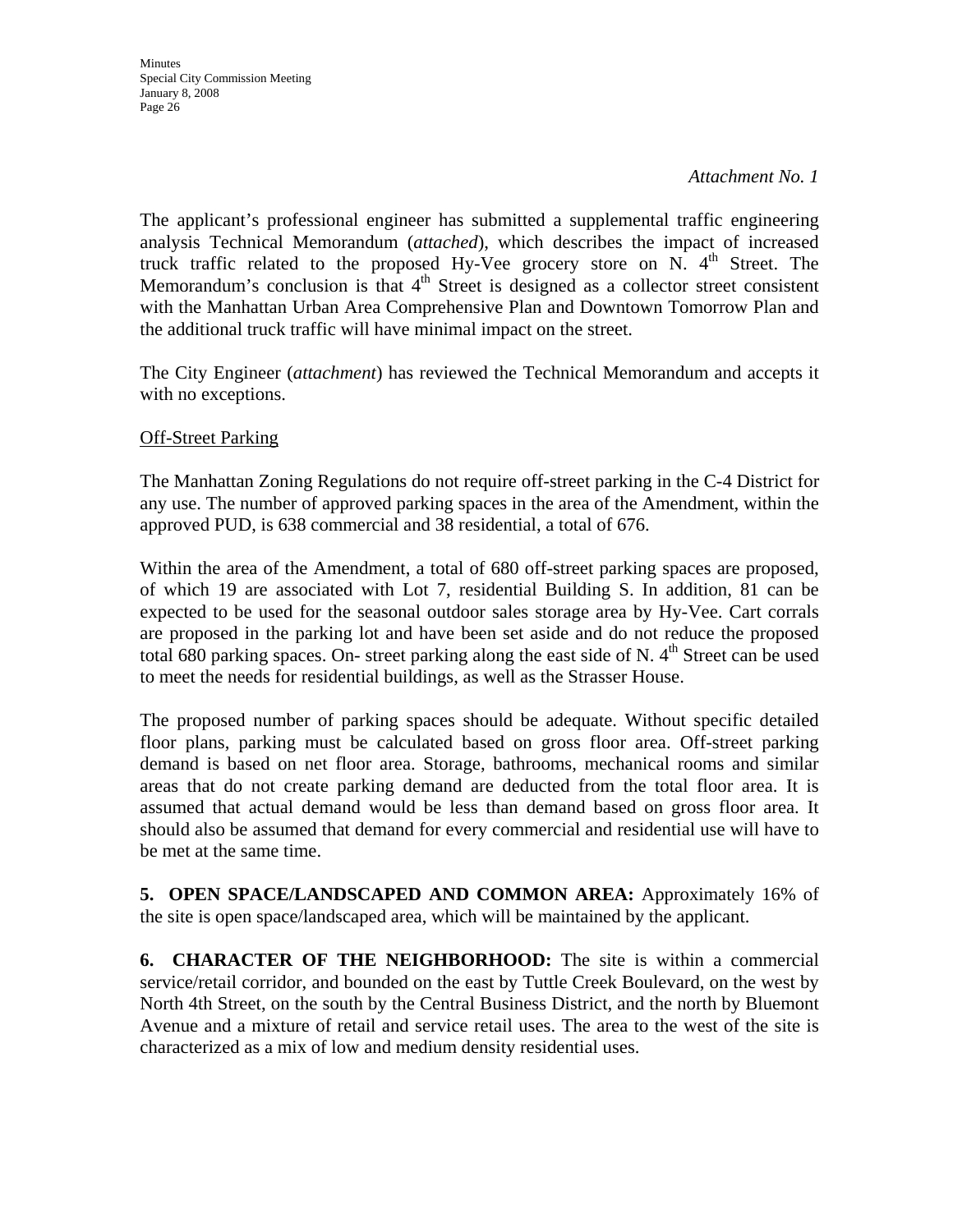## **MATTERS TO BE CONSIDERED WHEN REZONING**

**1. EXISTING USE:** Manhattan Marketplace Unit Two, a Commercial Planned Unit Development, subject to Ordinance No. 6544 (attached) approved on June 6, 2006. The site is generally vacant and being prepared for redevelopment.

**2. PHYSICAL AND ENVIRONMENTAL CHARACTERISTICS:** Generally flat. Existing structures have been demolished and the site has been graded and is vacant except for the Strasser House and two existing properties on Fremont Street, which are not within the PUD. Existing drainage is to the east to the ditch along the west side of Tuttle Creek Boulevard. The site is located in a 500 Year Flood Plain and is not subject to flood plain development regulations or requirements.

### **3. SURROUNDING LAND USE AND ZONING:**

**(a.) NORTH:** Bluemont Avenue, commercial retail and service uses; C-5 District and Wal-greens PUD

**(b.) SOUTH:** Leavenworth Street, Manhattan Town Center; C-4 District.

**(c.) EAST:** Tuttle Creek Boulevard, commercial/retail uses: C-5 District and PUD.

**(d.) WEST:** N. 4<sup>th</sup> Street, single-family, two-family, multiple-family residential uses, community facilities (Senior Center); R-M, Four Family Residential District and R-2 District with TNO, Traditional Neighborhood Overlay District and C-4 District.

**4. GENERAL NEIGHBORHOOD CHARACTER:** See Number 6 above.

**5. SUITABILITY OF SITE FOR USES UNDER CURRENT ZONING:** The existing site is suitable for the Permitted Uses approved with the PUD.

**6. COMPATIBILITY OF PROPOSED DISTRICT WITH NEARBY PROPERTIES AND EXTENT TO WHICH IT MAY HAVE DETRIMENTAL AFFECTS:** The proposed modifications should have minimal impact on adjacent properties. Properties to the north are commercial. To the south is the approved PUD, with residential uses to the west of N. 4<sup>th</sup> Street. Proposed modifications should not adversely affect those areas as the changes associated with the Amendment are generally consistent with the approved PUD. To the east is Tuttle Creek Boulevard and the Amendment proposes no change that would adversely impact that street.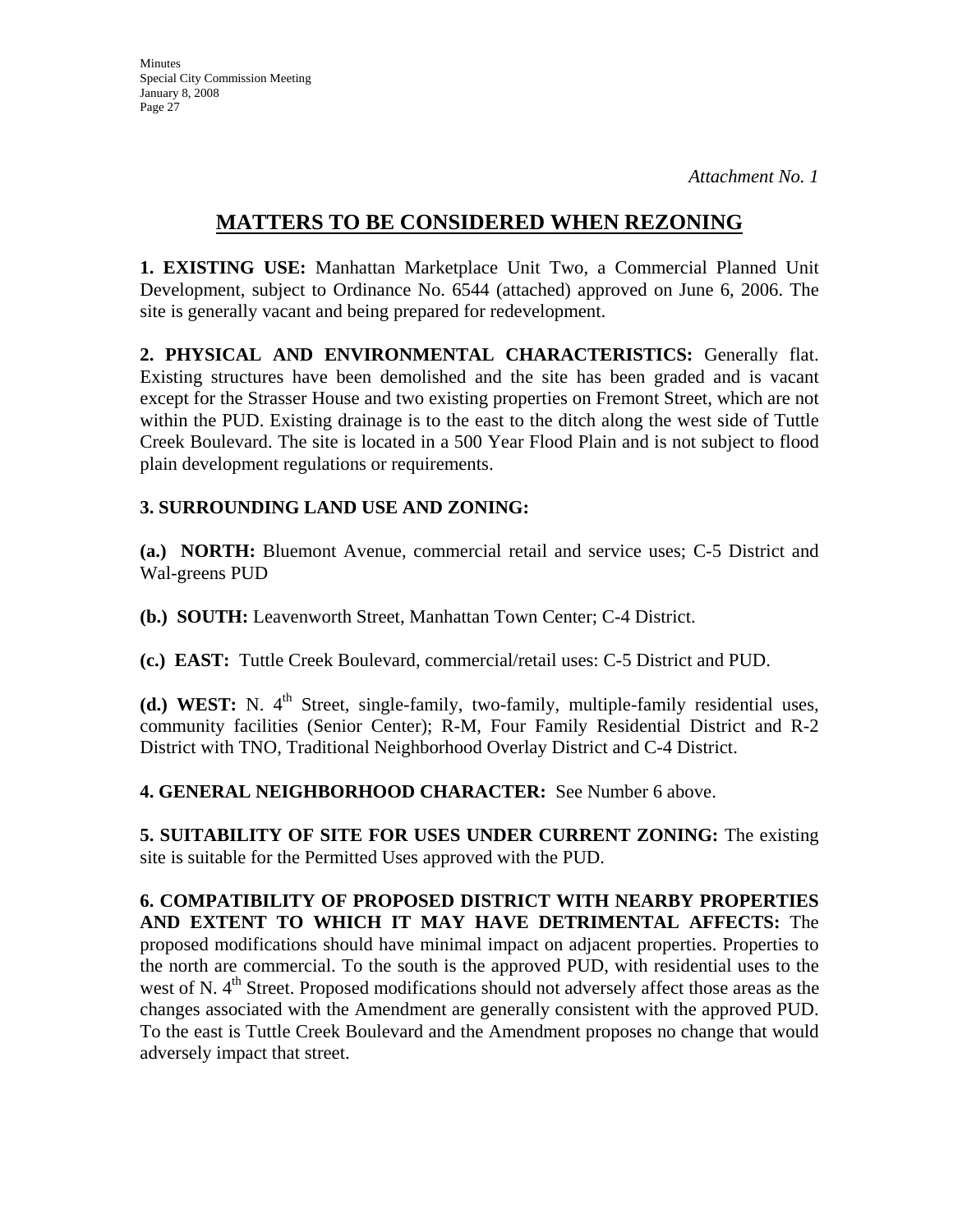*Attachment No. 1*

To the west is a residential neighborhood. The Hy-Vee service area is screened from existing residential uses west of N.  $4<sup>th</sup>$  Street by the proposed three (3) residential buildings, which will replace two (2) residential buildings in the approved PUD. In addition, screening walls and landscape screening buffer the service areas and rear of Hy-Vee and Petco from the proposed residential Buildings S and T and the Strasser House.

The 19 foot height of Building T, its 13 foot screen walls and trees will buffer the rear of the Hy-Vee store proposed to be constructed with pre-cast concrete. Approximately 7 feet of the rear wall will be visible.

N. 4<sup>th</sup> Street is being improved to a three lane collector, two thru-lanes and a center turn lane, which will adequately handle traffic associated with the PUD (see *City Engineer's memo dated November 26, 2007*). Minimal impact on the new street system is expected as a result of increased truck traffic associated with Hy-Vee deliveries.

**7. CONFORMANCE WITH COMPREHENSIVE PLAN:** The Manhattan Urban Area Comprehensive Plan shows the site as Central Core District (CCD), which is a special purpose designation for the Downtown Core. The amendment site is also designated as a primary redevelopment area for expansion of the Central Business District, in Downtown Tomorrow – A Redevelopment Plan for Downtown Manhattan, Kansas, adopted in May 2000. The proposed amendment conforms to the Comprehensive Plan.

**8. ZONING HISTORY AND LENGTH OF TIME VACANT AS ZONED:** The amendment site is vacant as demolition and clearing have occurred since rezoning to PUD. The Strasser House has been on the site since 1874.

| May 1, 2006  | Manhattan Urban Area Planning Board, on a vote of 5-0,<br>recommends approval of the rezoning of Manhattan Marketplace<br>Addition, Unit Two from R-2, Two-Family Residential District; R-<br>3, Multiple-Family Residential District; C-2, Neighborhood<br>Shopping District; C-4, Central Business District; C-5, Highway<br>Service Commercial District; I-3, Light Industrial District; and,<br>PUD, Commercial Planned Unit Development District, to PUD,<br>Commercial Planned Unit Development District. |
|--------------|-----------------------------------------------------------------------------------------------------------------------------------------------------------------------------------------------------------------------------------------------------------------------------------------------------------------------------------------------------------------------------------------------------------------------------------------------------------------------------------------------------------------|
| May 15, 2006 | Applicant submits revised Preliminary Development Plan                                                                                                                                                                                                                                                                                                                                                                                                                                                          |

replacing the hotel in Building P with residences.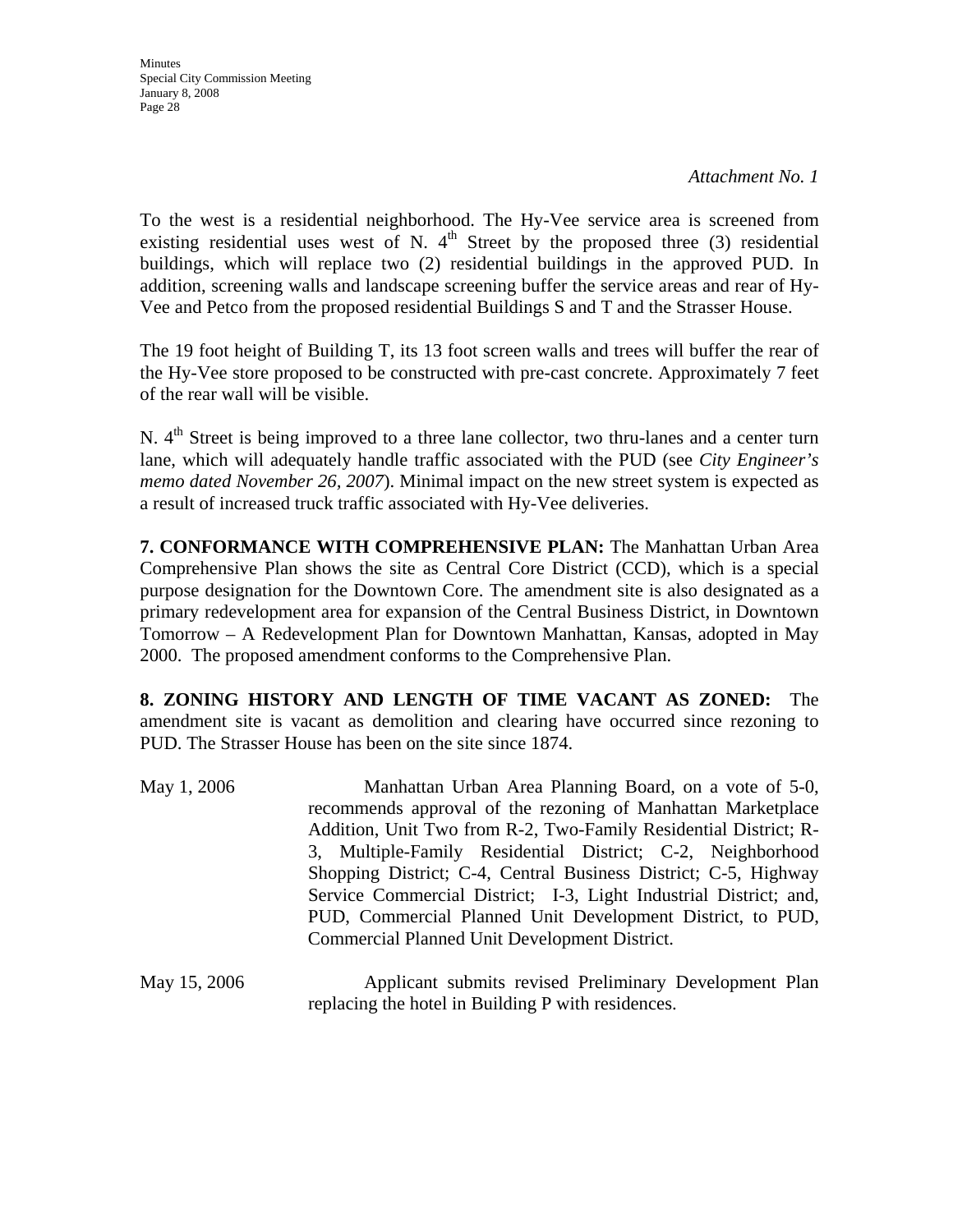#### *Attachment No. 1*

- May 16, 2006 City Commission considers first reading of an ordinance rezoning of Manhattan Marketplace Addition, Unit Two to PUD, Commercial Planned Unit Development District and on a vote of 5- 0, overrode the Planning Board's recommendation and approved first reading of an ordinance rezoning the site to PUD, Commercial Planed Unit Development, as modified by the revised Preliminary Development Plan that replaced the hotel use in Building P with residential dwellings, based on the findings in the Staff Report as verbally updated in the staff presentation, with the four (4) conditions of approval recommended by the Planning Board.
- June 6, 2006 City Commission overrides the recommendation of the Manhattan Urban Area Planning Board and approves Ordinance No. 6544 rezoning Manhattan Marketplace Addition, Unit Two, to PUD Commercial Planned Unit Development District as modified by the revised Preliminary Development Plan replacing the hotel use in Building P with residential dwellings, based on the findings in the Staff Report as updated by the Cover Memorandum, with the four (4) conditions of approval listed in the Staff Report.
- October 1, 2007 Public hearing to amend the approved PUD tabled by the Manhattan Urban Area Planning Board due to a technical problem with the sound system.
- October 15, 2007 Manhattan Urban Area Planning Board, on a vote of 7-0, recommended denial of an amendment of Manhattan Marketplace Addition, Unit Two Commercial Planned Unit Development District and ordinance No. 6544. The application was withdrawn by the applicant on November 8, 2007.

**9. CONSISTENCY WITH INTENT AND PURPOSE OF THE ZONING ORDINANCE:** The intent and purpose of the Zoning Regulations is to protect the public health, safety, and general welfare; regulate the use of land and buildings within zoning districts to assure compatibility; and to protect property values.

The PUD Regulations are intended to provide a maximum choice of living environments by allowing a variety of housing and building types; a more efficient land use than is generally achieved through conventional development; a development pattern that is in harmony with land use density, transportation facilities and community facilities; and a development plan which addresses specific needs and unique conditions of the site which may require changes in bulk regulations or layout. The proposed PUD amendment is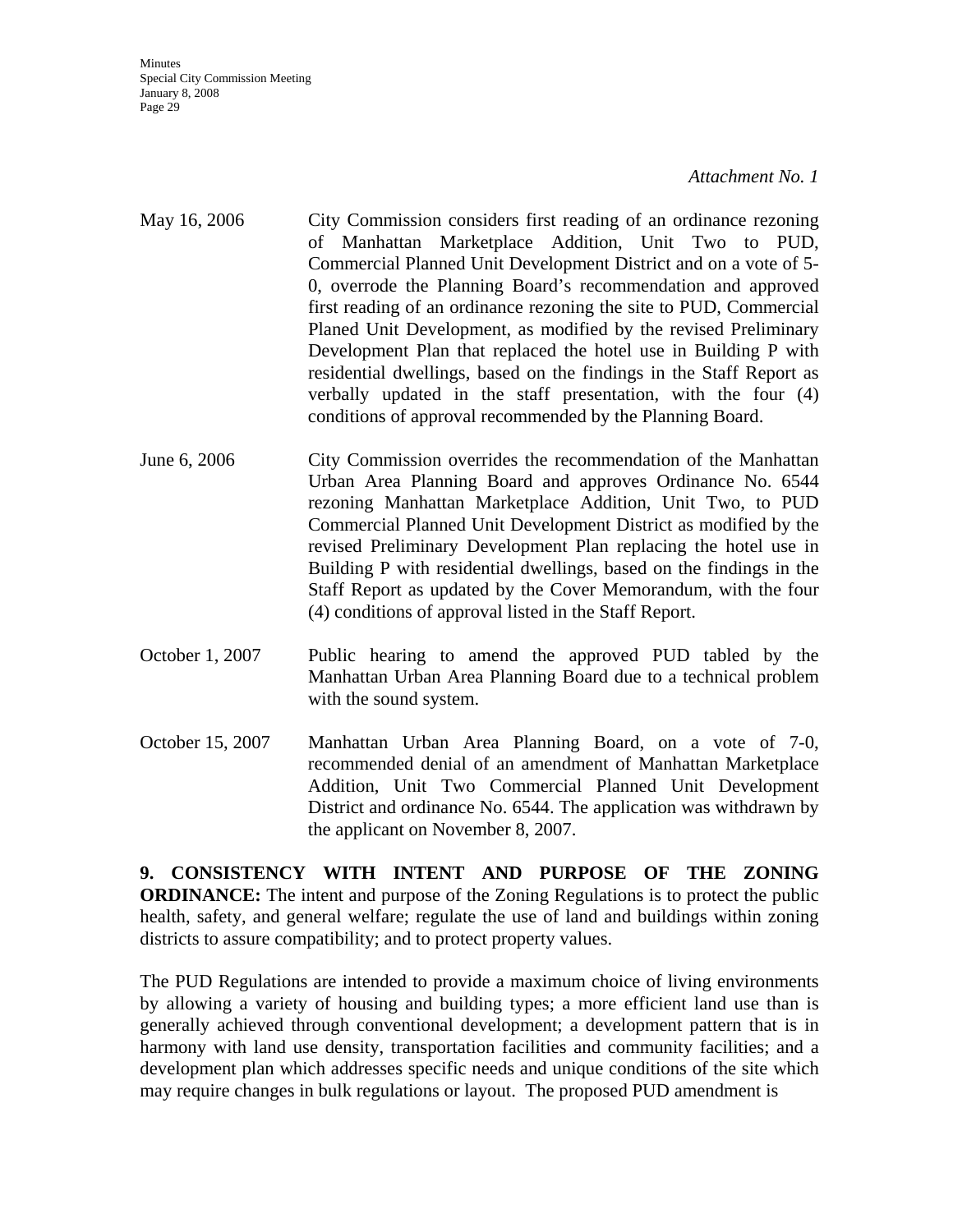**Minutes** Special City Commission Meeting January 8, 2008 Page 30

consistent with the intent and purposes of the Zoning Regulations, the intent of the PUD Regulations and Design Guidelines, subject to the conditions of approval listed under the staff recommendation.

**10. RELATIVE GAIN TO THE PUBLIC HEALTH, SAFETY AND WELFARE THAT DENIAL OF THE REQUEST WOULD ACCOMPLISH, COMPARED WITH THE HARDSHIP IMPOSED UPON THE APPLICANT:** There appears to be no relative gain to the public that denial would accomplish in comparison to the hardship to the applicant and the City. That portion of the PUD affected by the Amendment is an integral part of the overall downtown redevelopment project. Substantial public investment has, and will continue to be made, in order to implement the PUD as a part of the overall downtown redevelopment effort. Denial of the Amendment would be a hardship on the applicant, as well as the general public, given the levels of public investment already made and the issues associated with the development agreement between the City and Dial *(see memorandum from Ron Fehr, City Manager)*.

**11. ADEQUACY OF PUBLIC FACILITIES AND SERVICES:** Adequate public facilities and services are available to serve the site.

## **12. OTHER APPLICABLE FACTORS:** None.

**13. STAFF COMMENTS:** City Administration recommends approval of the proposed Amendment of Manhattan Marketplace, Unit Two, a Commercial Planned Unit Development, and Ordinance No. 6544, subject to the following conditions:

- 1. Decorative pedestrian scale lights shall be provided on the vertical support columns, consistent with pedestrian lights proposed on the vertical accent pilasters along the front and northern facades of Hy-Vee.
- 2. The Bed Bath & Beyond wall sign shall be reduced to 220 square feet in area to be proportional to its frontage and consistent with the PUD.
- 3. Outdoor seasonal sidewalk sales in front of Hy-Vee shall be conducted in a manner so as to remain ADA compliant and shall not restrict pedestrian movement. The outdoor seasonal storage and sales area in the parking lot and the area of Building G shall be limited to the areas delineated on the site plan and from March  $1<sup>st</sup>$  to September  $15<sup>th</sup>$  of each year.
- 4. The front (east) and Moro Street (north) façades of Hy-Vee shall conform to the Design Guideline's 20 % restriction on the percentage of EIFS material.